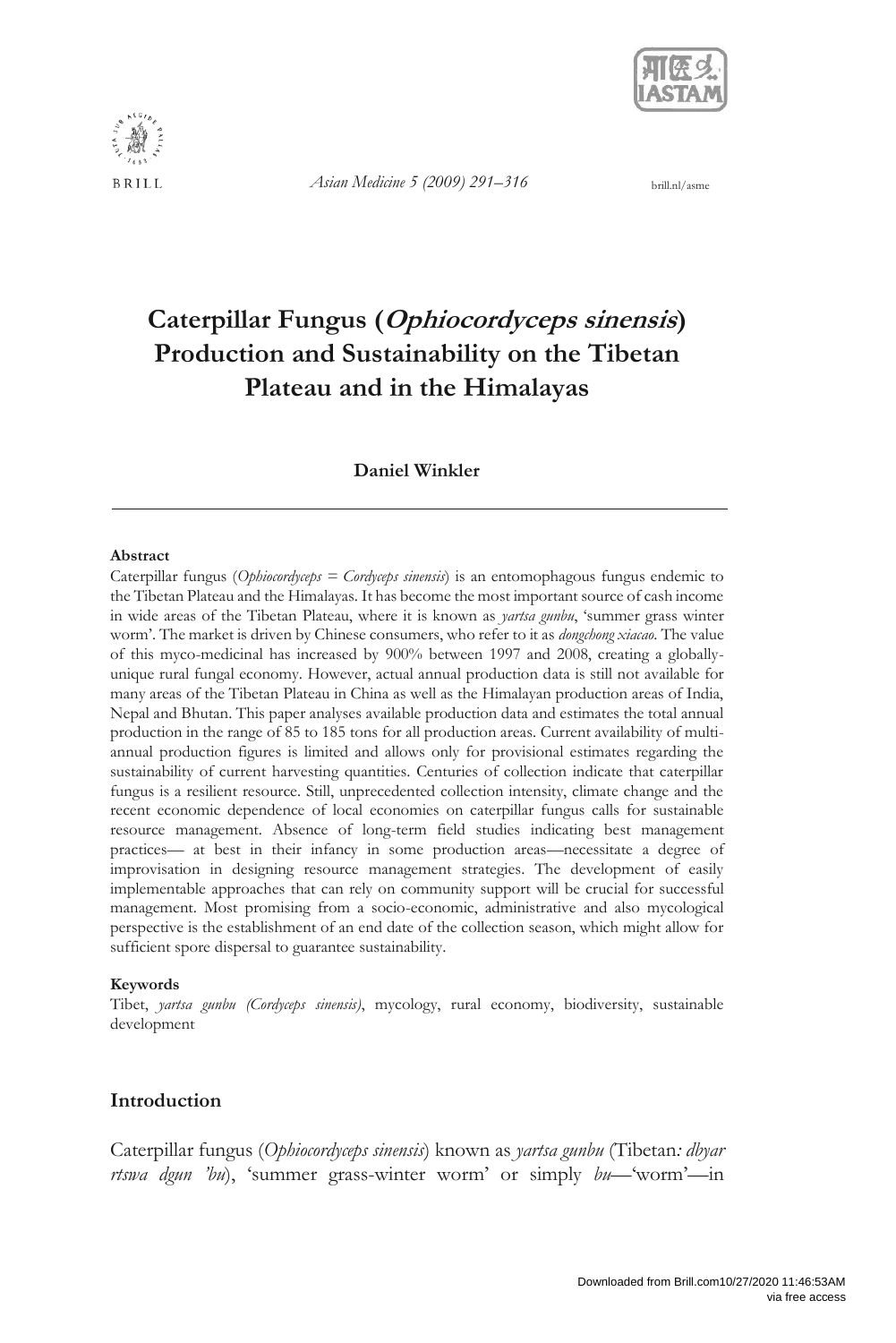#### © Koninklijke Brill NV, Leiden, 2011 DOI: 10.1163/157342109X568829

moths (*Thitarodes* spp.). Together, the dried club-shaped fruiting body with the larva is traded as a precious medicinal. Thus, the terms caterpillar fungus, *Yartsa gunbu* and *dongchong xiacao* describe an organism more complex than simply the fungus *Ophiocordyceps sinensis*. *Ophiocordyceps sinensis* is an entomophagous flask fungus in the newly recognized family Ophiocordycipitaceae (Pyrenomycetes, Ascomycota). <sup>1</sup> At the same time when establishing the new family, *Cordyceps sinensis* was transferred to the new genus *Ophiocordyceps*, and thus renamed *Ophiocordyceps sinensis*. However, in everyday usage *Cordyceps sinensis* is still accepted and will therefore be used interchangeably with *Ophiocordyceps sinensis* throughout this paper.

Caterpillar fungus occurs in alpine ecosystems on the Tibetan Plateau and surrounding Himalayas. In China, the distribution area spans the Tibet Autonomous Region (TAR), Qinghai, Sichuan, Gansu and Yunnan Provinces. In the Himalayas it is collected in Nepal, Bhutan and India (especially Uttaranchal, Sikkim and Himachal Pradesh). It is distributed in grass- and shrub-lands that receive a minimum of 350 mm average annual precipitation. It is found at an altitude of 3000–5000 meters above sea level rising from the east to the west of the Plateau. Locally it occurs within an altitudinal range of 500 m around the potential tree line. Reliance on livestock herding on the Plateau has increased the habitat of caterpillar fungus substantially through continuous expansion of its pastoral areas at the expense of forest ecosystems.<sup>2</sup> In general caterpillar fungus is a spring fungus, like morels (*Morchella* spp.). The fruiting season starts as early as mid-April on the eastern slopes of the Tibetan Plateau, but in most other locations in May, and lasts locally about six weeks. However, the fruiting is delayed locally with increasing altitude, thus the fungus can be collected for nearly two months at different altitudes in some areas. By mid-June to mid-July the collection season is over, but mature fruit bodies with low value are reported to persist into August.

*Yartsa gunbu* use and collection probably dates back at least a thousand years in Tibet, but first scriptural reference of *yartsa gunbu* in Tibetan Medicine is found in a fifteenth-century text authored by Nyamnyi Dorje (1439 to 1475), *An Ocean of Aphrodisiacal Qualities—A special work on* Yartsa Gunbu. <sup>3</sup> In

<sup>1</sup> Sung et al. 2007.

<sup>2</sup> Winkler 2005.

<sup>3</sup> Winkler 2008a. This text has been translated into English in cooperation with Tibetologist Jakob Winkler and is published in Winkler 2008b and posted on my webpage: www .danielwinkler.com.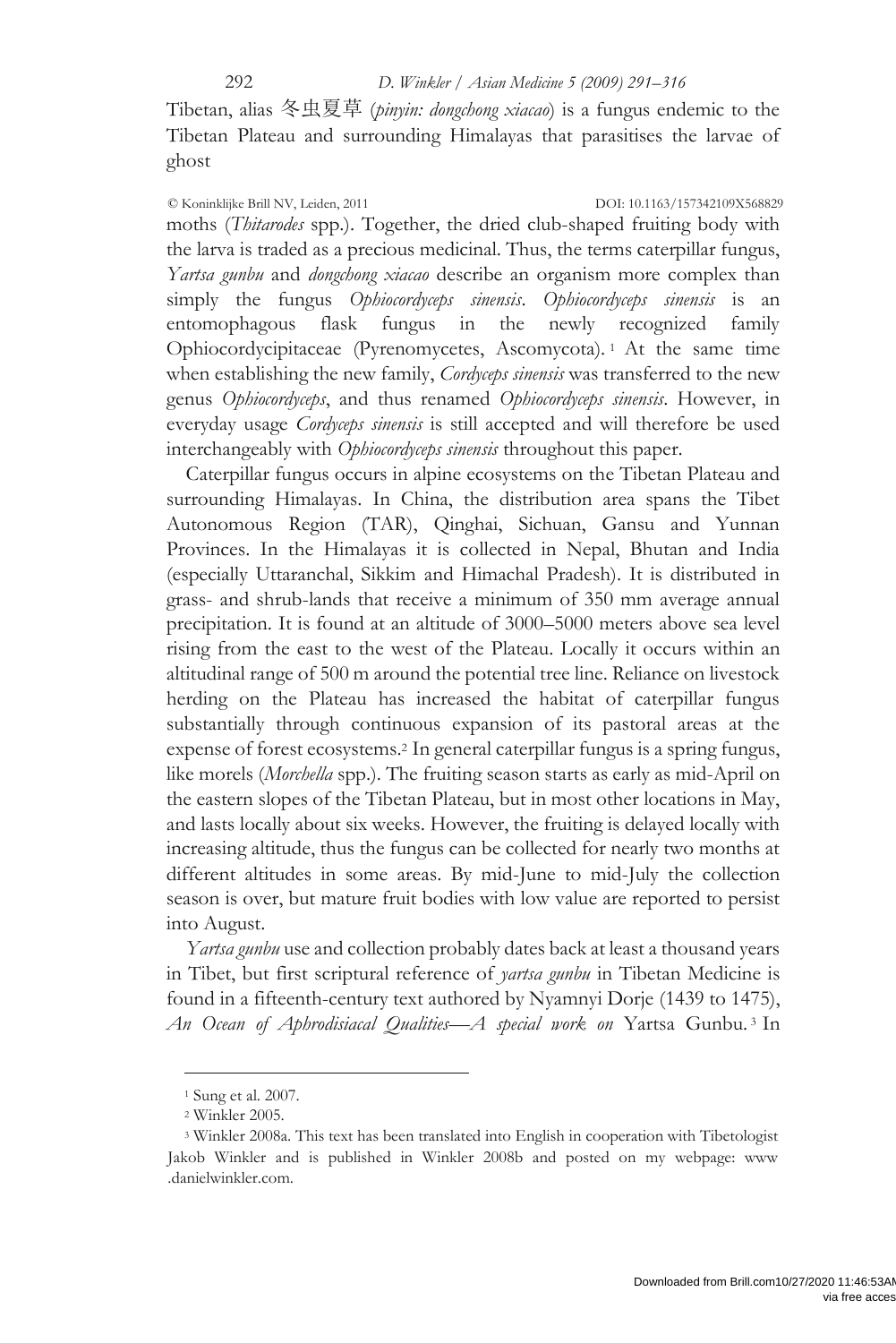

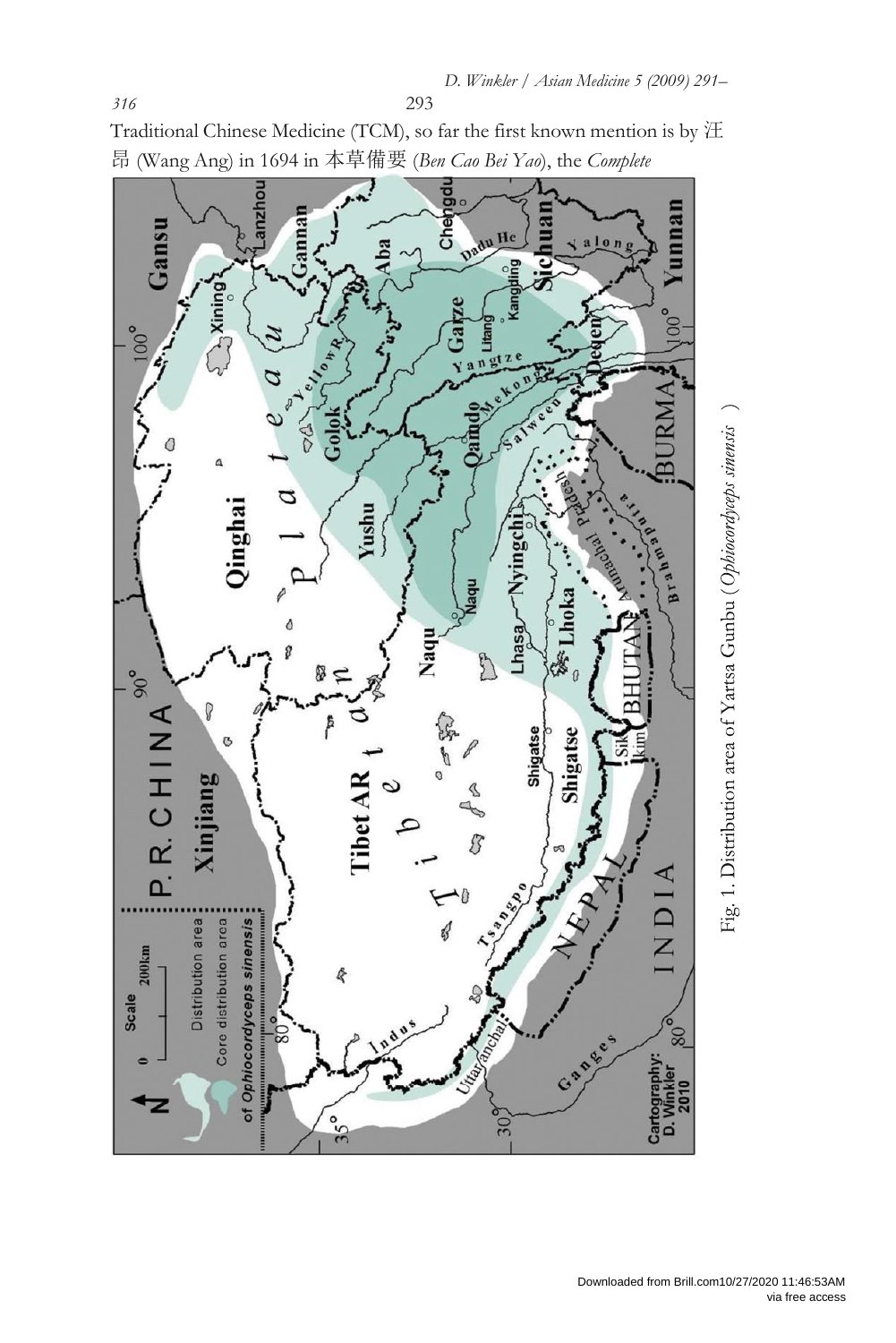

Fig. 2. First folio of the Tibetan text on *Yartsa Gunbu* by Zurkhar Nyamnyi Dorje

*Essentials of* Materia Medical. <sup>4</sup> The first Western report was published in 1736 by the Jesuit priest Du Halde who was treated by the Emperor's physician at the imperial court with *Cordyceps*. Du Halde reported its Chinese name as *Hia* [sic] *Tsao Tong Tchong.*

In traditional Tibetan and Chinese medicine *Ophiocordyceps sinensis* is recognized as a powerful tonic and aphrodisiac. It is also prescribed for lung, liver and kidney issues. Western medical research on *O. sinensis* suggests antitumour, anti-viral, and anti-cancer activities,<sup>5</sup> immuno-modulating effects, anti-oxidation, reduction of cholesterol, and increase of stamina and libido. Each year dozens of new medical research papers on *O. sinensis* are published, especially in East Asia.<sup>6</sup> However, to understand the current phenomena of increasing value one has to realize that this myco-medicinal is mostly consumed by Chinese communities in the PRC and elsewhere in East Asia. Furthermore it has also become a fashionable luxury product, often given as a gift, and a culinary status symbol in China, especially during the Chinese New Year. Caterpillar fungus is also popular in Japan and Korea. However, this expensive natural product has not really reached the western market. Most *Cordyceps sinensis* consumed in the West are pills made from the ground mycelium, the network of fungal strands (hyphae) artificially grown on grains. It is sold for a fraction of the price of the natural product.

The quality of caterpillar fungus is judged mostly on the basis of the size of the larva, which is also expressed in the amount of specimens it takes to yield one pound (500g). One pound of the biggest *yartsa gunbu* consists of 800 to 900 dried and cleaned specimens. Medium quality requires about 1200 to 1500 specimens, the latter already regarded in the TAR as low quality. It requires about 1500 to 2000, sometimes even 2500 specimens of Himalayan *yartsa gunbu* to weigh in at one pound. Another very important quality feature besides larval size is the ratio of the size of the stroma, the fungal fruit body growing out of the head of the larva, versus the size of the insect larva. The highest value is attributed to a *yartsa gunbu* whose stroma is a bit shorter than the larva or at least not much longer, since in general this ratio indicates the

<sup>4</sup> Winkler 2008a.

<sup>5</sup> For the latter see Wong et al. 2010.

<sup>6</sup> For detailed references see Canney (2006), Holliday & Cleaver (2004), and Zhu, Halpern & Jones (1998); for a timely critical review of a range of medicinal studies see Paterson (2008).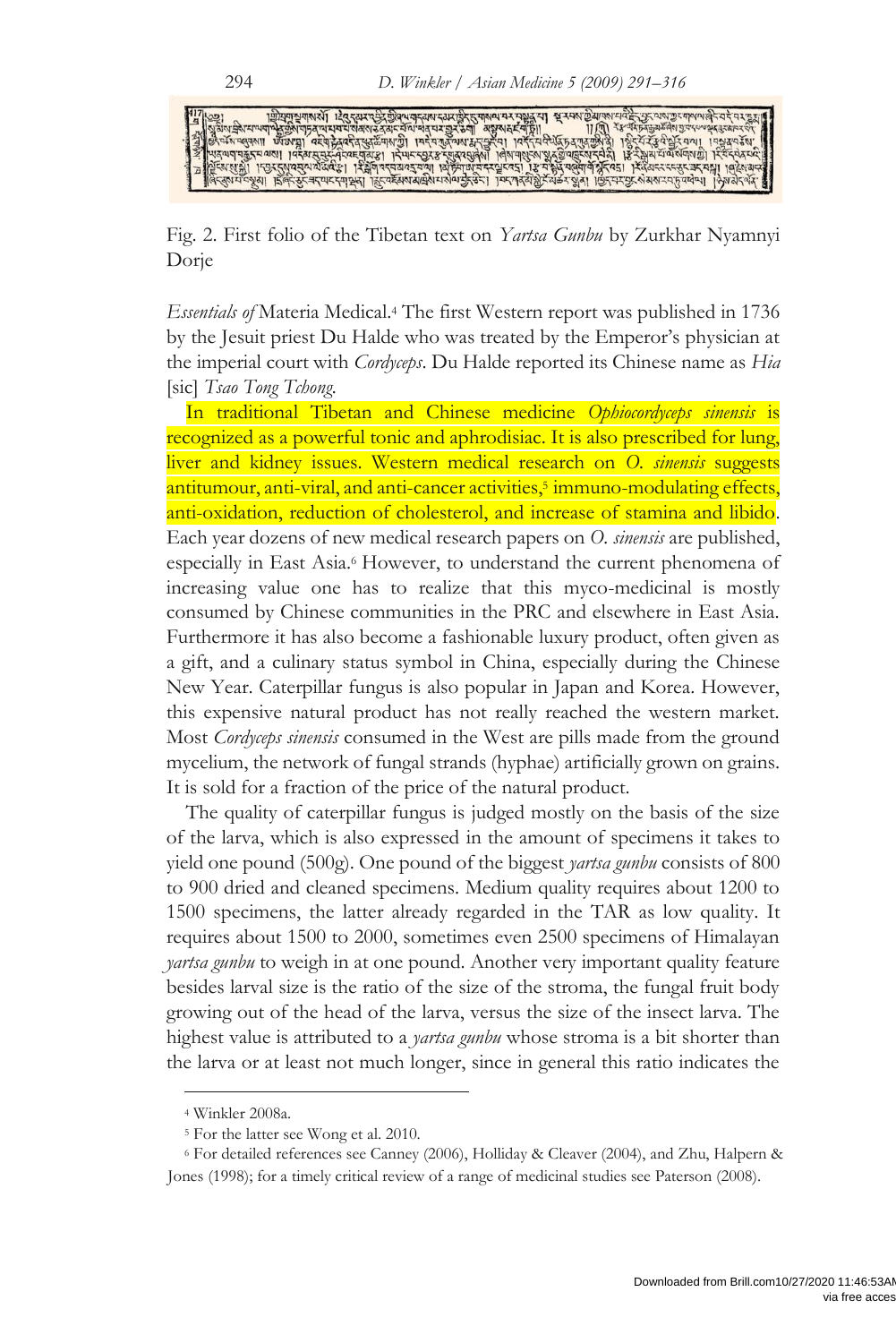timing of the harvesting; the right point is believed to optimize the medicinal potency.<sup>7</sup> These quality issues are here described in detail since they are also an important consideration in the context of resource management.

This ratio of stroma to larva is mostly dependent on the timing of the collection in the lifecycle of the fungus. The main approach to secure an optimal ratio is to collect caterpillar fungus early in the season. This results in terminating stroma growth by removal from the ground before the stroma has reached its full length and before the spore-producing tissue, the perithecium that contains the ascus cells, is developed or even starts to develop in the top third of the stroma. In short, these specimens are collected before sporulation and thus the fungus has no chance to disperse spores for future larvae infection. Since immature specimens, which Tibetans refer to as *nga bu*, <sup>8</sup> meaning early *yartsa gunbu*, are the most desired of all caterpillar fungi, collectors aim to dig most of their *yartsa gunbu* during this early stage.<sup>9</sup> An undesirable larvastroma ratio results when the caterpillar fungus is harvested very late in its lifecycle, towards the end of the collection season, 'when nearly all fungi are sporulating and the search is terminated although there are still healthy fruiting bodies in the ground. These are left behind since the larva is so deteriorated that the fungus becomes nearly worthless'.<sup>10</sup> At this point most biomass will have been shifted above ground to facilitate sporulation, as the fungus exhausts its mycelial reserves in the larva; the exoskeleton of the larva turns into a soft and empty shell, which will shrink substantially in the drying process.<sup>11</sup> Tibetans know such late-stage caterpillar fungus as *tshar bu*, meaning 'done' or 'finished' *yartsa gunbu*. It has the lowest economic value, often just a fraction of a specimen harvested in prime condition. To avoid overpaying for late stage caterpillars, buyers usually squeeze not-fully dried larvae to assess

<sup>7</sup> These traditional concepts regarding an optimum in potency have not been scientifically studied yet, to the best of my knowledge.

<sup>8</sup> *Nga* (*snga*) means 'early'. *Bar bu* is the Tibetan name for *yartsa gunbu* in the middle of its growing cycle (like *bar* in bardo, the in-between state, or also meaning 'middle') and *tshar bu* for its final stage (after Lama 2007, p. 72).

<sup>9</sup> For further objectives in early digging by collectors see Steward (2010).

<sup>10</sup> Winkler 2008b.

<sup>11</sup> Some caterpillar fungi have disproportionately long stroma. The fungus grows an elongated stroma when the larva overwintering in the top layer of the mineral soil is covered with a thick duff layer. Thus the stroma has to grow longer than usual to reach above ground to facilitate spore dispersal. Elongated stromata occur on sites with a high accumulation of under-composed biomass, i.e. in subalpine forest environments, where only a small fraction of caterpillar fungi are found. In the case of an elongated stroma, the larva-stroma ratio can be easily corrected by the collector or dealer by clipping the top part of the stroma.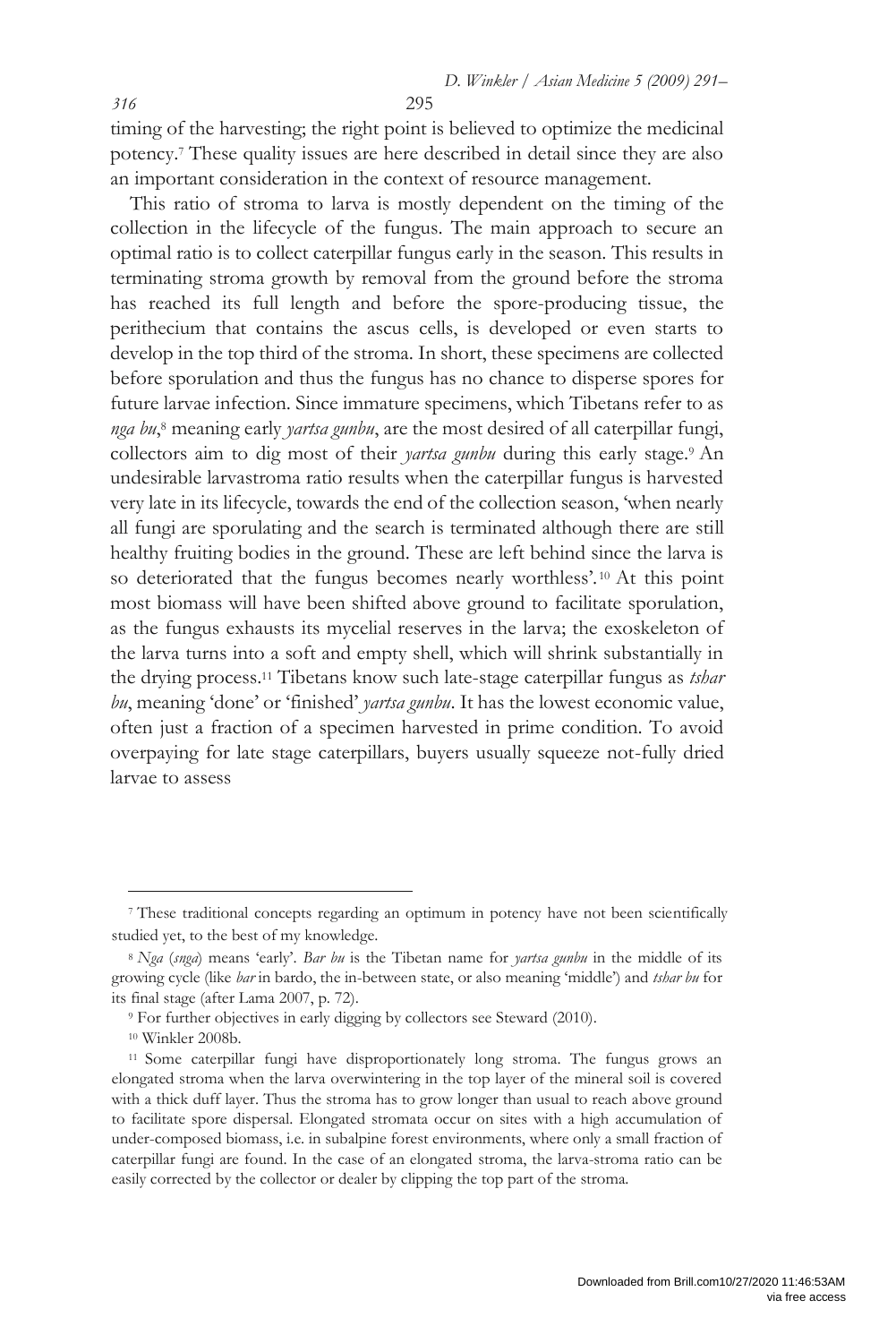

Fig. 3. Fruiting Stages of *Ophiocordyceps sinensis*

their firmness, an important sign of quality. However, at this stage sporulation is taking place and spore dispersal can continue for several weeks, thus the fungus has high ecological value. Many collectors still dig specimens at this stage in full awareness of the reduced economic value. Traders often remove the tiny larva and the stroma is sold alone, traded for only a third of the value of the smallest caterpillar fungus, on a weight basis. Interestingly, Steward points out that the market's focus on the early stage *yartsa gunbu*, which seriously undermines spore distribution, and the consequential lower value attached to sporulating *yartsa gunbu*, could 'rather paradoxically serve as a means to sustain' the population, since it would be less of a sacrifice to leave them in the ground.<sup>12</sup>

The caterpillar fungus collected in Bhutan and other Himalayan areas<sup>13</sup> is traditionally known in Tibet as *go marpo*, meaning 'red head', for the darker red color of the larval head segment. This distinction is based on the host insect and not the fungus, although Zang and Kinjo (1998) had claimed that the Himalayan *Cordyceps* was a distinct species, *C. nepalensis*. However, this has

<sup>12</sup> Steward 2009, p. 20.

<sup>13</sup> The other Himalayan areas besides Bhutan are: the Himalayan regions of Nepal and India as well as the narrow Himalayan region in TAR, which is administrated in the prefectures of Shigatse (pinyin: Rikaze), Tsetang (or Lhoka, pinyin: Shannan) and Nyingchi (pinyin: Linzhi), formerly known as Kongpo.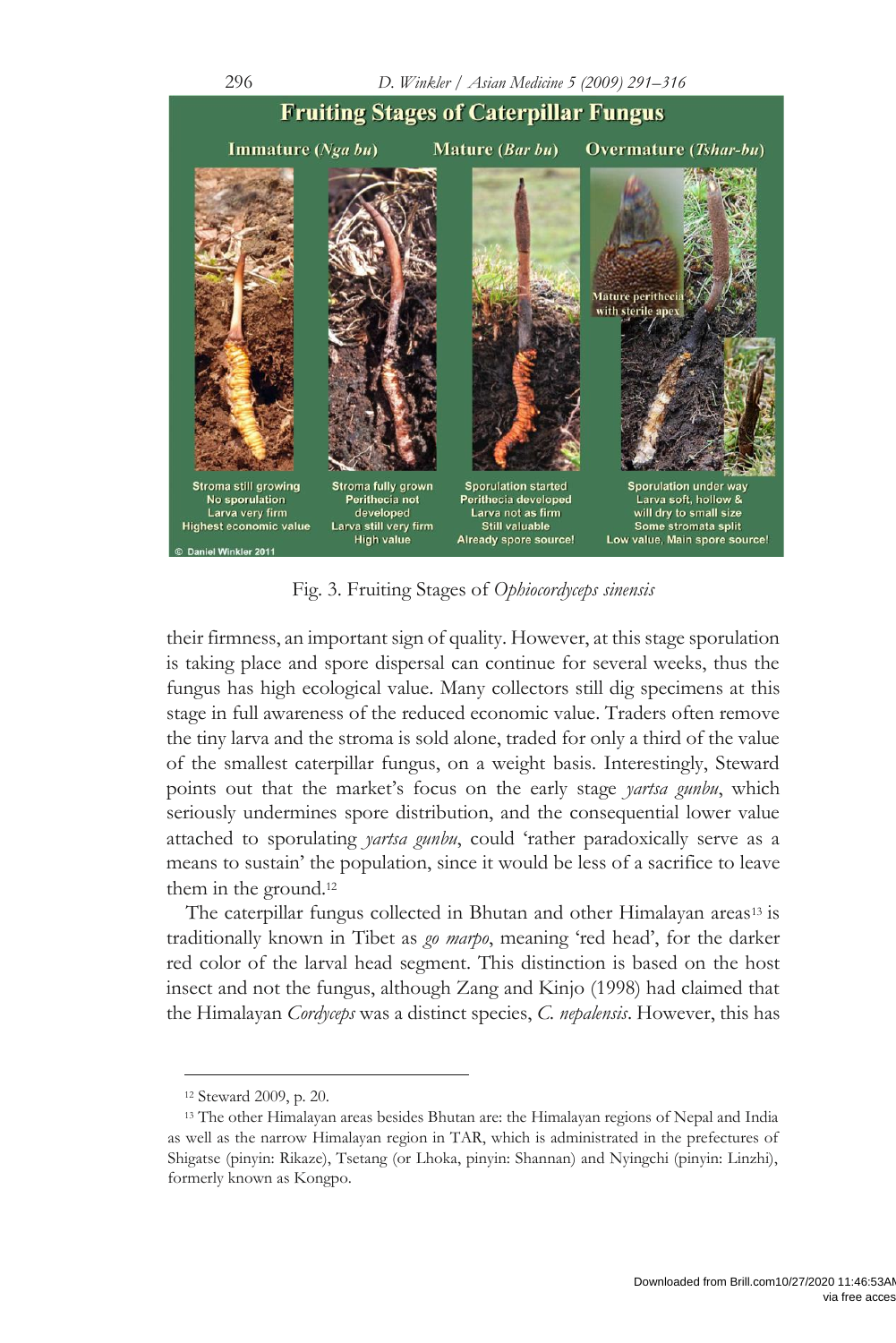been disproved by recent DNA studies.<sup>14</sup> As reported above, the Himalayan caterpillar fungus is much smaller than most Tibetan Plateau fungi, since the parasitized Himalayan ghost moth larvae are smaller than most of their Plateau cousins. As size is perceived as a major quality aspect, this reduces the value of *go marpo*. However, even if *go marpo* has the same size as regular *yartsa gunbu* it is still less valued. So far the source of this traditional evaluation is not clear. Apart from differences in size, there is no scientific evidence that supports this traditional bias against the Himalayan *go marpo* that would explain why Bhutanese collectors only receive 30% to 60% of the value of Tibetan *yartsa gunbu* for their caterpillar fungus. Biochemical assays could change such perception if the results were to indicate that the active ingredients such as Cordycepin are comparable in the Himalayan and Tibetan caterpillar fungi.

#### **Economic relevance of caterpillar fungus collection**

Caterpillar fungus has been collected for centuries in substantial amounts.<sup>15</sup> In recent years value and collection intensity have immensely increased: its value increased by 900% between 1997 and mid-2008. In mid-2008, average quality sold for ¥30,000 (\$4,400) per *jin* (500g), while top quality sold for up to ¥80,000 (\$13,200) per *jin* in Lhasa. In Shanghai, the same quality *yartsa gunbu* at that time fetched up to ¥160,000 (\$26,400).<sup>16</sup> The enormous value of this commodity has led to ever-increasing collection pressure. For example, Dengqen County officials (Qamdo Prefecture, TAR) reported in an interview that 37,000 of its 60,000 inhabitants participated in caterpillar fungus collection in 2005. The importance of the income from fungus collection and trade for rural Tibetans cannot be overemphasized. In 2004, TAR caterpillar fungus production figured at 50.5 tons. At a market price of ¥18,000 / *jin* this represents a value of ¥1.8 billion, equaling 8.5% of the GDP of the TAR, exceeding the value of the secondary sector of mining and industry (¥1.5 billion in 2004).<sup>17</sup> In prime collection areas of Qamdo and Naqu Prefectures caterpillar fungus collection contributes 70–90% to the household income. In rural areas and in small towns, which are settled by 93% of the TAR population, per capita income from caterpillar fungus collection in 2004 figured at ¥463 based on a conservative value of ¥11,000 per *jin*, representing 25% of rural denizens' per capita income (¥1,861 in 2004). Thus, the contribution to cash income is at least 40% of that earned by the rural

<sup>14</sup> See Sung et al. 2007.

<sup>15</sup> Winkler 2008a.

<sup>16</sup> Winkler 2008b.

<sup>17</sup> Tibet Statistical Yearbook 2004.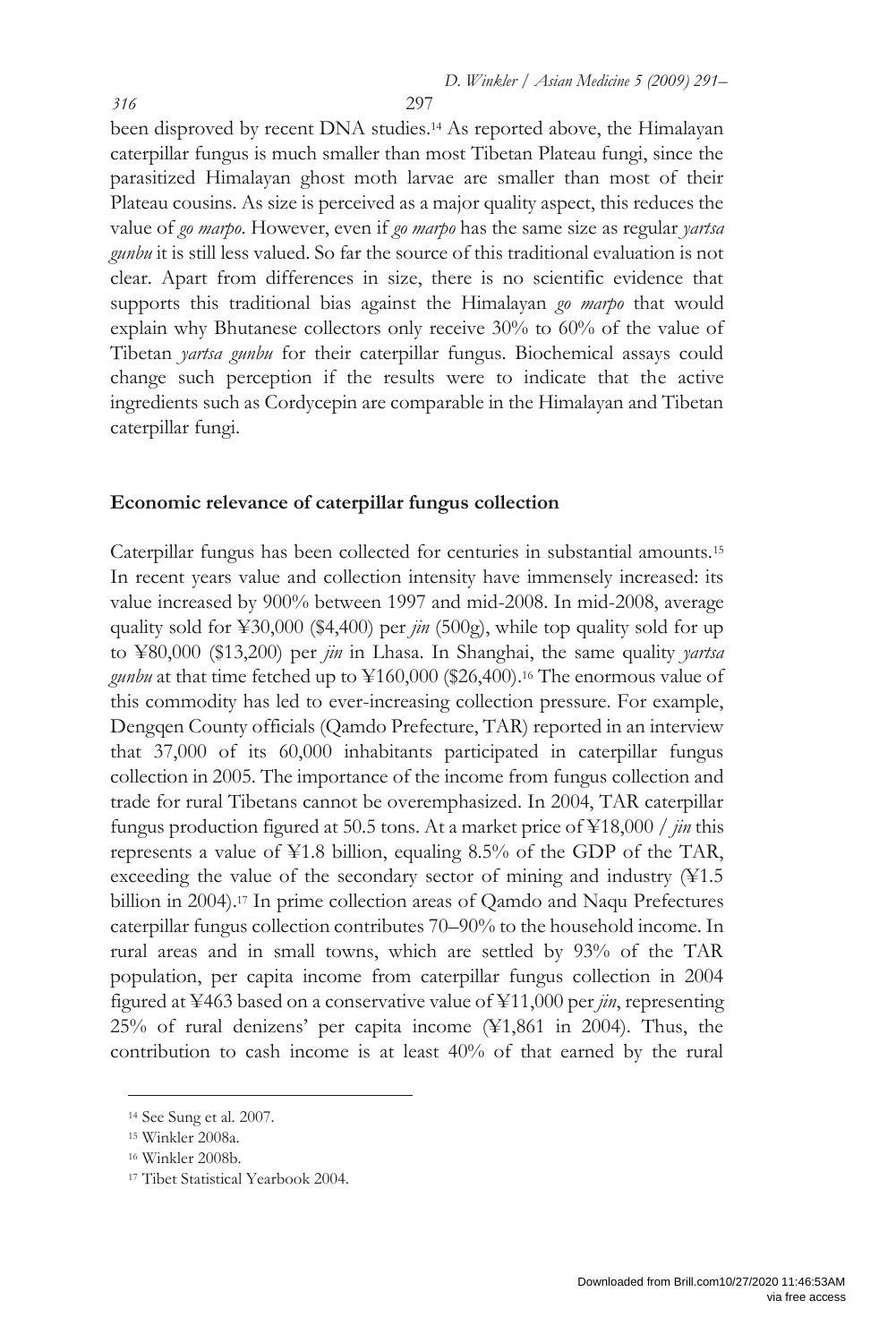298 *D. Winkler / Asian Medicine 5 (2009) 291–316* population in the TAR.<sup>18</sup> The contribution of *Cordyceps* to household income has further increased since 2004, through early 2008 when value peaked; but during the global financial crisis, caterpillar fungus prices came down 30–40% in China in late 2008 retreating to 2006 levels.<sup>19</sup> A poor harvest in 2009 in the TAR, attributed by some collectors to an unusually dry spring and a belated arrival of the monsoon rains, pushed prices in summer 2009 back to nearly pre-crisis levels, where roughly they also remained in 2010. However, even taking all these fluctuations into account, caterpillar fungus income contribution is crucial for rural communities and its loss in rural areas would have a catastrophic impact.

# **Impact on rural communities**

This stream of cash income to rural communities from collection and trade of *yartsa gunbu* has caused a far-reaching transformation of social and economic conditions in the last fifteen years. *Yartsa gunbu* income provides cash for health care, education, transportation—especially motorcycles consumer goods and 'spore' money for entrepreneurial activities such as trade as well as community activities. It also opened access to bank loans, which were next to impossible to obtain for rural Tibetans. Thus, the income derived through the collection and trade of this precious myco-medicinal has led to an empowerment of marginal communities, often living in extremely remote locations, who used to secure their survival only through pastoral and agricultural activities. Furthermore, the cash influx has led to a commodification of local production and services. In fungal resource rich areas, formerly non-cash based exchanges of local products, and more intriguingly neighborly work assistance, is now being compensated in cash instead of bartered goods or work exchange. Farming or herding work services are solicited with the newly available cash resources. Thus, the caterpillar fungus boom is facilitating the integration of rural Tibetan households into regional, national and international economic cycles by providing the necessary product and cash in exchange for participation in this commodity trade.

However, this transformation is also causing challenges. In the past, community disputes mostly occurred over grazing rights. Nowadays, they are now mostly fought over access to caterpillar fungus resources, and some of these turn violent, resulting in a few deaths each year. The availability of cash allows for outsourcing of services, which by itself is not negative. However, outsiders are often hired for construction and other jobs even as locals are not taking up such trades to satisfy community needs for such services.

<sup>18</sup> All figures from Winkler 2008a and 2008b. <sup>19</sup>

Winkler 2008b.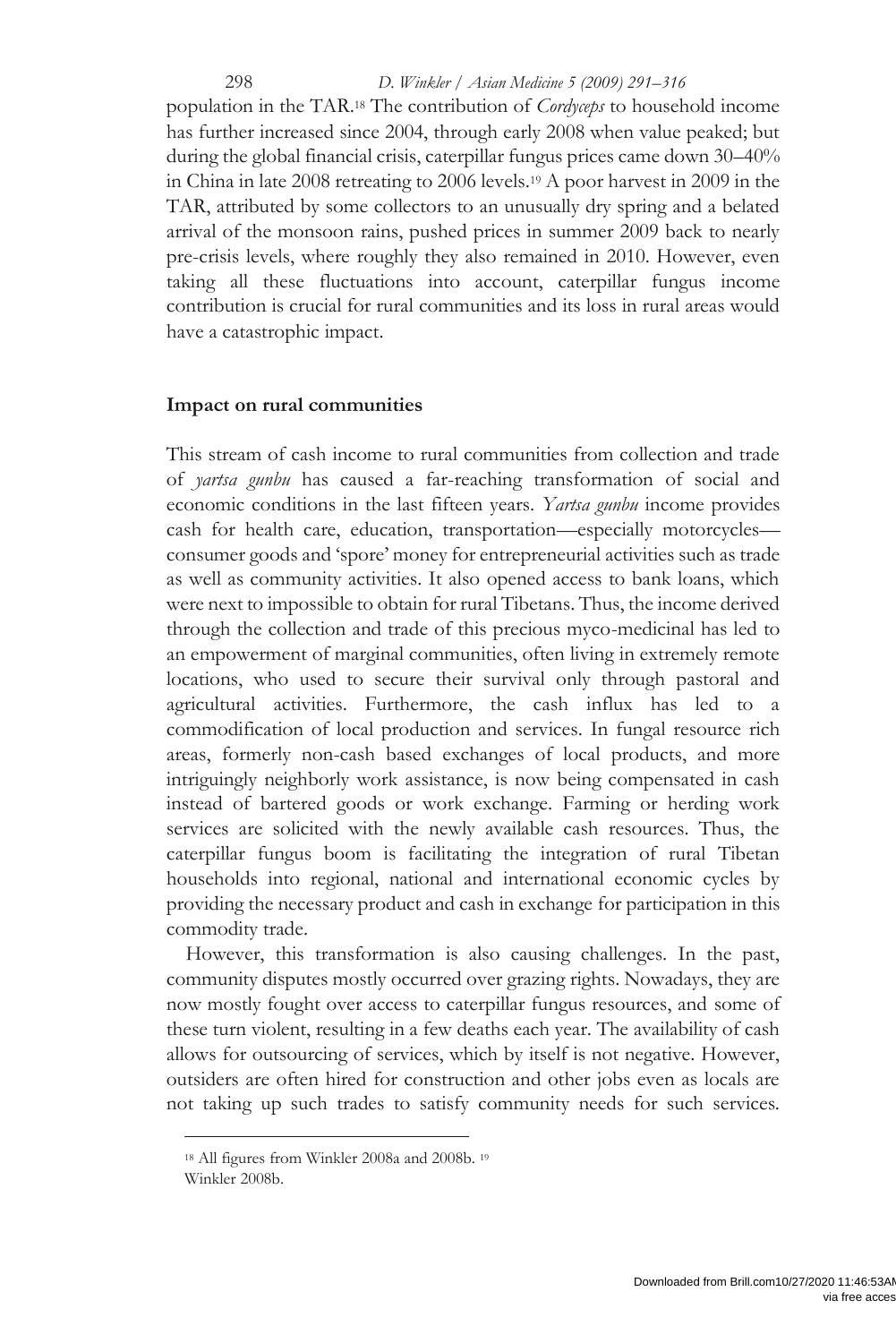Training locals in such trades would strengthen local economies and generate income year round. However, the immense income that can be made from *yartsa gunbu* collection undermines engagement in long-term economic activities which offer much smaller economic returns.

In recent years, an array of research papers has shed light on the *yartsa gunbu* phenomenon from many perspectives, such as anthropology, geography and economics, documenting the impact especially on rural Tibetan communities. <sup>19</sup> Research on the Caterpillar fungus phenomenon and its impact on Himalayan communities were published by Sharma (2004), Shiva (2006), Negi et al. (2006), and Cannon et al. (2009), among others. All these papers clearly demonstrate how intricately the income generated from *yartsa gunbu* collection and trade is now interwoven with local socio-economic processes and how dependent these communities have become on the income generated by this medicinal fungus.

Most observers, just glancing at this phenomenon, quickly pose a key question. Is this production boom sustainable? Unfortunately, we do not have an answer to this crucial question that is based on sound scientific methodology. This is very perplexing considering how important *Cordyceps* income is for households all over the Tibetan Plateau and the Himalayas. Based on field data I collected with Luorong Zhandui in 2005, I have calculated that *Cordyceps* provided on average 40% of rural cash income and 8.5% of the GDP of the Tibet Autonomous Region (TAR). Furthermore, in prime collection areas in TAR, such as the Sok, Baqen and Biru in the South of Naqu Prefecture as well as Dengchen and Riwoqe counties in the North of Qamdo Prefecture *yartsa gunbu* provides more than 50% to the overall local household income, and probably 80–90% to the cash income. Similar, astonishingly high financial contributions are also observed in the prime collection areas of South Qinghai.<sup>21</sup> For Yushu Prefecture, Gruschke (2008) calculated that the value of the *Cordyceps* harvest is three times as high as the total budget of the Prefecture! Costello (2003) and Sulek (2009) described how far reaching the impact of the *Cordyceps* economy is on households in Golok Prefecture. Though the percent of income derived from *yartsa gunbu* is probably not as high in the Tibetan Autonomous Prefectures of western

<sup>19</sup> Cf. Boesi 2003; Costello 2003; Winkler 2003, 2005, 2008a, 2008b; Luorong 2005; Lama 2007; Gruschke 2008; Boesi and Cardi 2009; Steward 2009; Sulek 2009. <sup>21</sup> Winkler 2008a.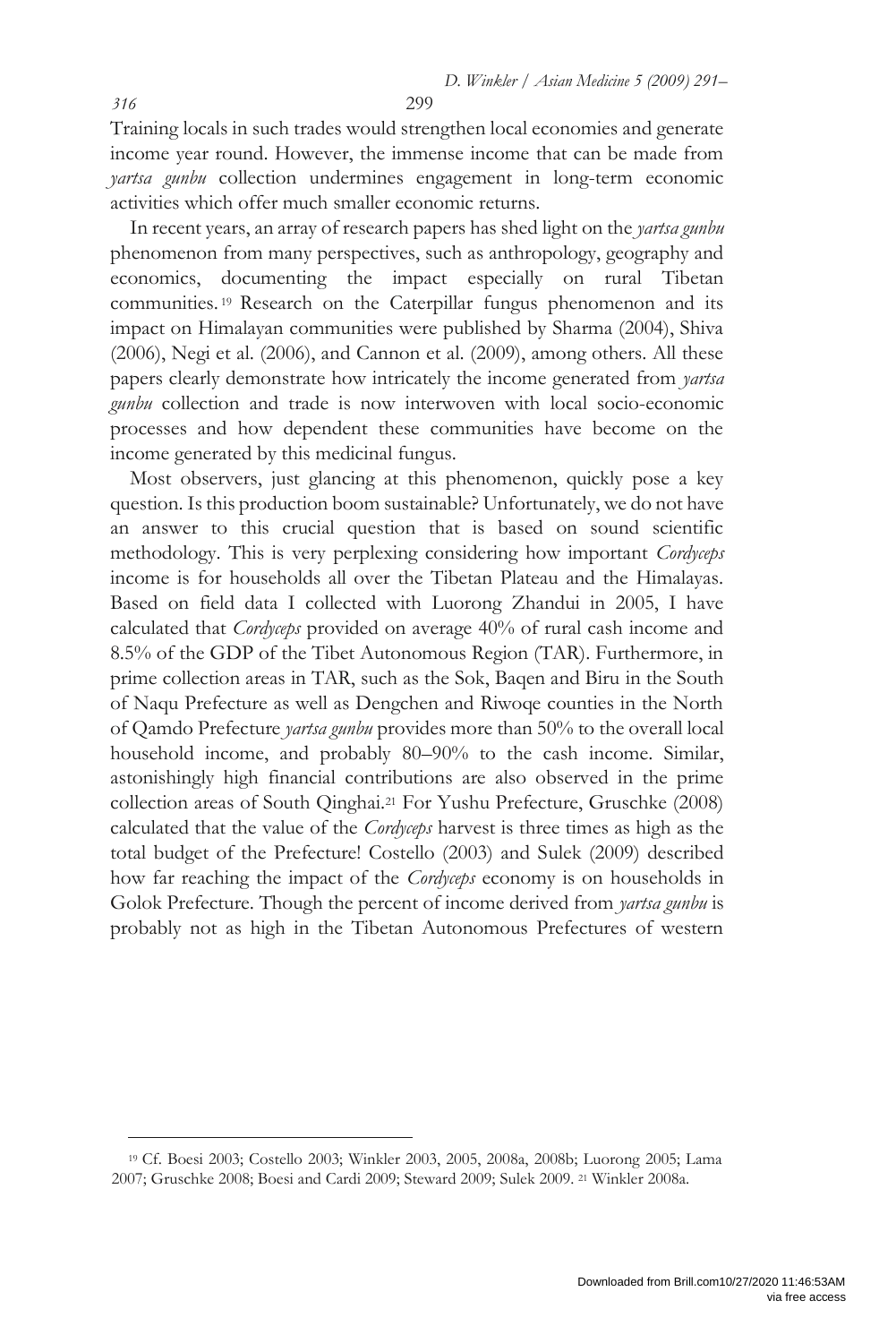300 *D. Winkler / Asian Medicine 5 (2009) 291–316* Sichuan,<sup>20</sup> northwest Yunnan,<sup>21</sup> and southwest Gansu and eastern Oinghai,<sup>22</sup> it is still unmatched by any other product's contribution to local incomes.

# **Annual Production**

Thus far, research that collates all the caterpillar fungus production data available to present a reliable estimate on the overall annual production of *yartsa gunbu* is lacking. I had previously published an estimate of the overall annual caterpillar fungus production as 100 to 200 tons.<sup>25</sup> In the current paper, I will try to fine-tune that estimate. However, this figure is still provisional and the quality of the data used to calculate the estimate differs widely. My overall intention is to make the case that more reliable data are needed to move from an estimate to a reliable figure. Having reliable data is of great importance to understand the industry, its importance for the whole region and also to assess its sustainability in light of the lack of sound, longterm *in-situ* studies on the impact of intense annual collection.



Fig. 4. Estimated Caterpillar Fungus Production by Production Region Generating any estimate on the current state of fungal production is a challenging exercise. Anybody familiar with fungi is aware of the enormous fluctuations in yearly production of fruiting bodies, generally perceived as the result of fluctuations in weather. And of course there is the secrecy about collecting mushrooms, a phenomenon common to mushroom collectors across many cultures in order to protect one's 'own' hunting grounds from other collectors. Furthermore, the data available has been generated using a wide range of methods, from informed estimates to

<sup>20</sup> Winkler 2003, 2005. In the certain areas of the prefectures of Garze, Aba, Qamdo, Nyingchi and Deqen, pine mushroom or matsutake (*Tricholoma matsutake*) is also of great relevance in regard of rural cash income generation (Winkler 2008b).

<sup>21</sup> Steward 2009.

<sup>22</sup> For eastern Qinghai Province's Huangnan (Malho), Hainan (Tsolho), and Haibei (Tsojang) Autonomous Prefectures, I am not aware of any *yartsa gunbu* production numbers. <sup>25</sup> Winkler 2008a. All weight units used are based on the metric system.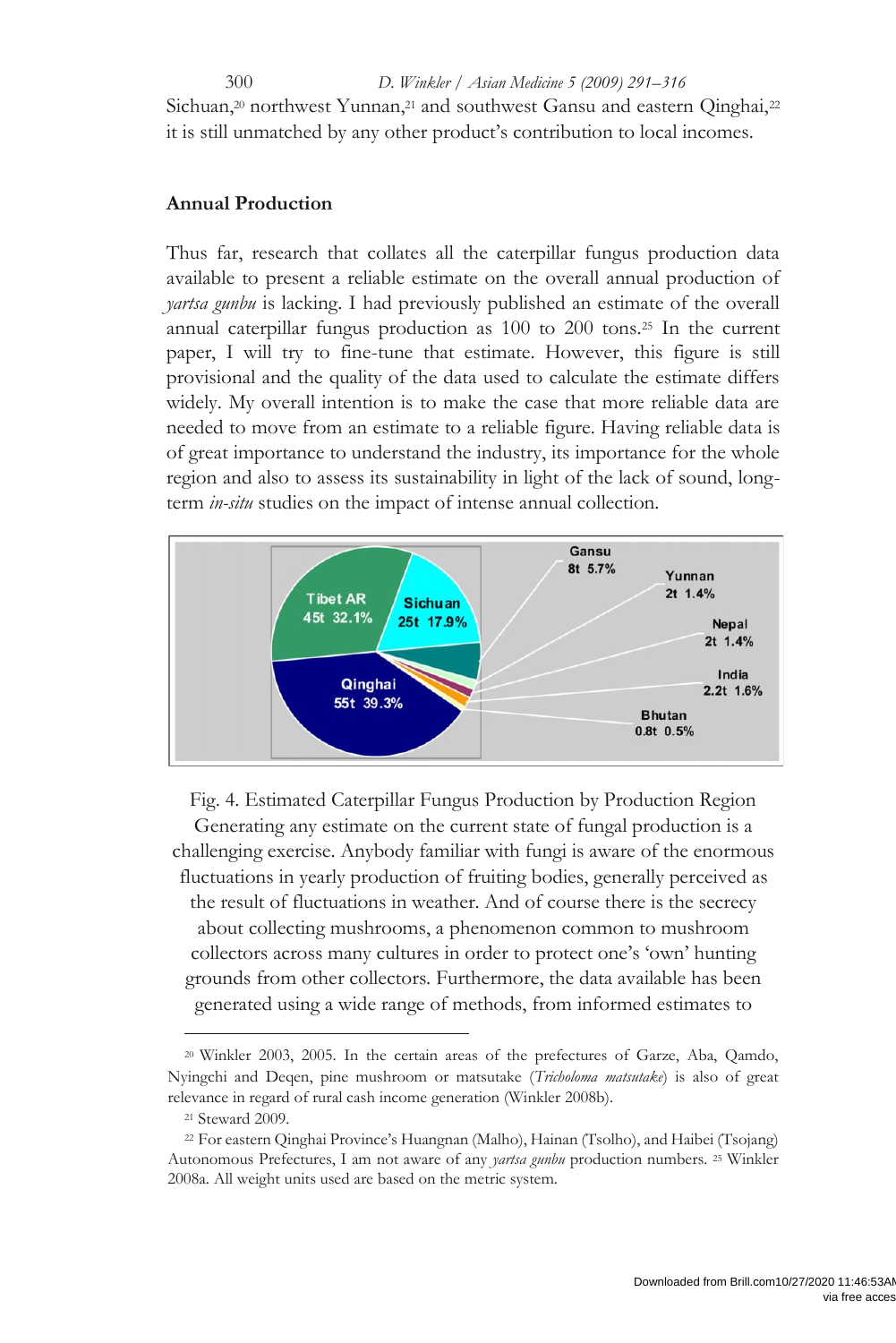detailed collection of harvest amounts on household level (reported to township, county and prefecture level by government agencies in the TAR, for example). And there are recent sales figures recorded at government prescribed auctions in Bhutan. Still, even in the latter two scenarios there is space for uncertainty.<sup>23</sup> Incongruities in data collected at the household level can appear when collectors do not want to disclose how much they are actually collecting or if people exaggerate their collection success.<sup>24</sup> Furthermore, since the product is so valuable there is also reason to believe that some agencies have incentive to underreport the harvest quotas, a trend observed in the case of reports on the collection totals from county to prefecture level.<sup>25</sup> In the case of Bhutan's government, an auction system was established to optimize rural income, but not all fungi are necessarily going through these official channels.<sup>26</sup> Still, both approaches are generating very useful data on harvesting amounts that could indicate major production patterns over time, which could be analyzed to infer mechanisms for decreases in *yartsa gunbu*, whether for climatic reasons or the impacts of continuous intensive harvesting, the paramount concern when arguing for the necessity of resource management. The availability of data in India and Nepal has improved substantially with localized studies in the main production areas by Negi C. et al. (2006) and Negi P. et al. (2009) for Uttaranchal, India and Devkota (2006, 2009) for Dolpa, but reliable data for other caterpillar fungus producing areas in the Nepal and India Himalaya is still lacking. On the Tibetan Plateau somewhat reliable data is still missing for harvest amounts in northwest Yunnan and western Sichuan. Hopefully this data will become available soon.

This table outlines the annual production of *O. sinensis* based on the Chinese political units used on the Tibetan plateau; when available multi-annual and multi-source averages are used.

<sup>23</sup> For Bhutan, Nigel Hywel-Jones reports: 'We have good evidence that locals are sending some of their harvest over the border into Tibet. And one year, when Tibetans realised there was a higher price in Bhutan they were sending their Tibetan *Cordyceps* to be sold by Bhutanese at the auctions. So, even the auction records from Bhutan don't give an accurate picture of what is being collected and traded in Bhutan!' (personal communication via email 5-2-2010).

<sup>24</sup> During our 2005 fieldwork in a range of counties in the TAR, Luorong Zhandui and I asked collectors if they had been questioned about their collection amounts by local officials. Many interviewees confirmed that they had. When asked if they were reporting actual numbers, some replied, 'Why should I? It is none of their business!', while some assured us, 'Of course, I would tell nothing but the truth'.

<sup>25</sup> Winkler 2008b.

<sup>26</sup> Cannon et al. 2009.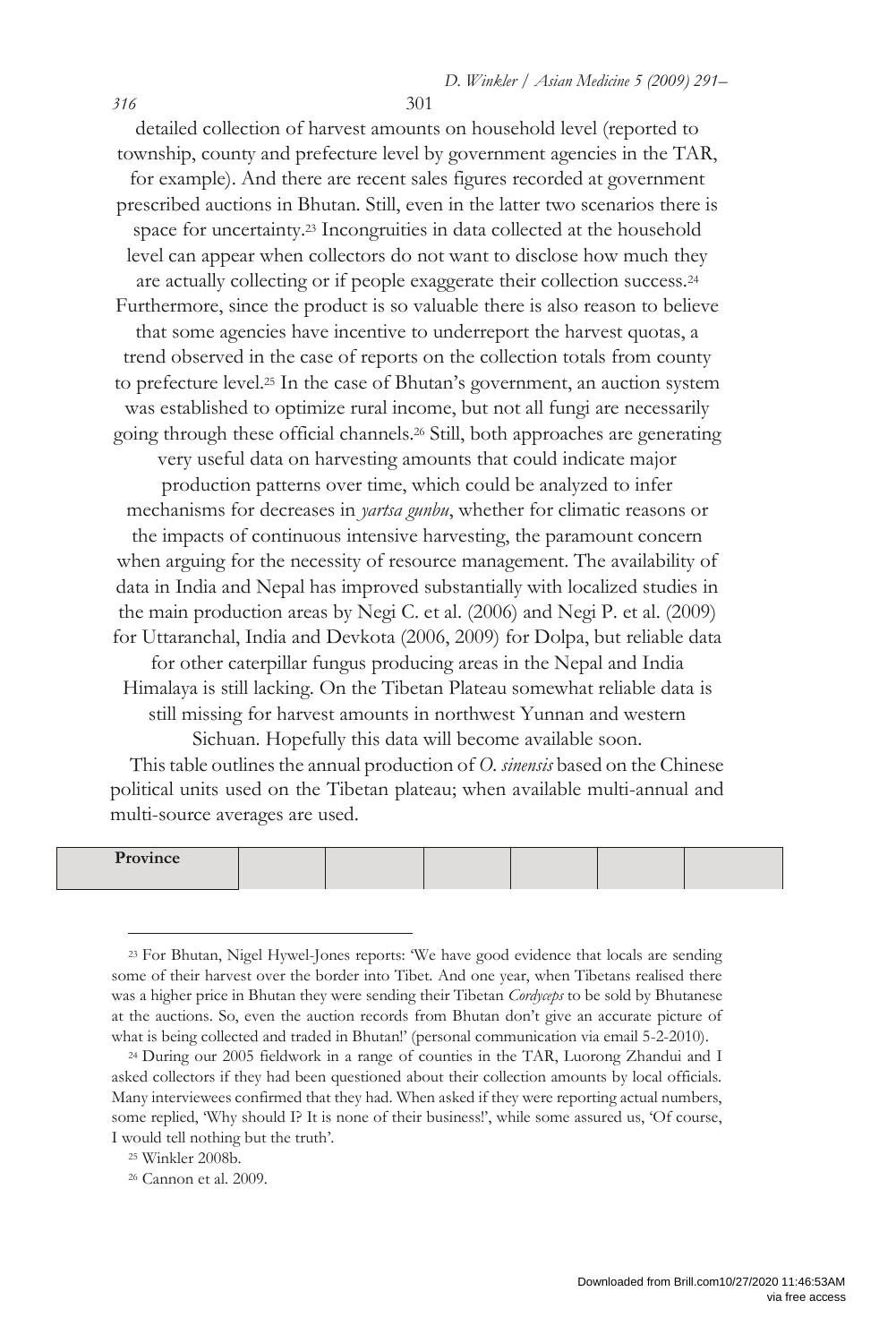| 302                           |          | D. Winkler / Asian Medicine 5 (2009) 291–316 |                                             |                                         |                                               |                        |                      |
|-------------------------------|----------|----------------------------------------------|---------------------------------------------|-----------------------------------------|-----------------------------------------------|------------------------|----------------------|
|                               |          | <b>Tibet AR</b>                              | Qinghai                                     | Sichuan                                 | Gansu                                         | Yunnan                 | Total                |
| Annual<br>production<br>in kg | Estimate |                                              |                                             |                                         |                                               |                        |                      |
|                               | low      | 30,000                                       | 35,000                                      | 10,000                                  | 4,000                                         | 1000                   | $80,000 \text{ kg}$  |
|                               | medium   | 45,000                                       | 55,000                                      | 25,000                                  | 8,000                                         | 2,000                  | 135,000 kg           |
|                               | high     | 60,000                                       | 70,000                                      | 32,000                                  | 10,000                                        | 3,000                  | $175,000 \text{ kg}$ |
| Source                        |          | TAR Gov.<br>$data^{30}$                      | Qiu Jianjun<br>& Li et al.<br>$(2010)^{27}$ | Dai 1994<br>&<br>Estimate <sup>28</sup> | Zhao et al.<br>2010<br>Estimate <sup>29</sup> | Estimate <sup>30</sup> |                      |

Fig. 5. Annual Caterpillar fungus Production on the Tibetan Plateau in China in Kilogram

<sup>30</sup> Caterpillar fungus production numbers were obtained from TAR Ministry of Agriculture with assistance of Luorong Zhandui, China Tibet Research Center, Beijing. Figures from 1999 through 2004 have been published in Winkler 2008a.

To arrive at an estimate for the global production of caterpillar fungus, the three Himalayan countries of Nepal, India (including Sikkim), and Bhutan need to be added to the production calculations of the Tibetan Plateau; all of these areas contain *Cordyceps* habitat and should therefore be included in any estimates.

| hd<br>$\alpha$<br>$-$ <i>oulliv</i><br>1111 | محوا<br>лаг<br>$\sim$ 1 $\sim$ 1 |  |  |
|---------------------------------------------|----------------------------------|--|--|
|---------------------------------------------|----------------------------------|--|--|

<sup>27</sup> Li et al. (2010) report for Golok TAP alone 23t and Qiu Jianjun 40t in 2008 (Presentation at Xining International *Ophiocordyceps sinensis* Conference June 2010).

<sup>29</sup> Before June 2010 there were no *Cordyceps* production data for Gansu available, but an estimate based on the following extrapolation was made; using the grassland area of Qamdo Prefecture (5,600,000 ha according to 'Land Use in Tibet' 1992) and the average annual harvest of 15.1 t (Winkler 2008a) between 1999–2004, I calculated roughly eight specimens per hectare at 3000 specimens per kg. Multiplying the pasture area of Gannan of 2,510,000 ha by eight spec. / ha I arrive at 20.08 million specimens that would weigh in at 6693 kg at 3000 specimens per kg. [Note, caterpillar fungus concentration in its prime habitat is much higher, i.e. Cannon *et al.* (2009) report from transects of two test plots in Namna, Bhutan 156, resp. 256 specimens per ha. Negi (2009) reported 350–1100 spec. per ha in caterpillar 'hot spots' in Johar, Uttaranchal, India]. However, at the Xining International *Ophiocordyceps sinensis* Conference June 2010 production figures for Gansu were reported by Zhao et al. (2010) at 8.1t average annual harvest, the figure used in the table.

<sup>30</sup> This estimate is based on information provided by Li Jiyue (communication by email April 2010) that the government of Dechen TAP reports an annual production of 300 kg. Yang (2008) reported for the 1980s an annual *Cordyceps* production in northwest Yunnan's main production areas of close to 900 kg. Overall, it seems to be a low estimate.

<sup>28</sup> Estimate based on Dai 1994 reporting an annual production of 10–20 tons for Garze / Ganzi TAP alone. However Aba is also a major production area and some *Cordyceps* is collected in Muli Tibetan Autonomous County and elsewhere in Liangshan Yi Autonomous Prefecture. A brochure from a major *Cordyceps* dealer at Chengdu's Hehuazi market reports an average annual harvest of 32t in western Sichuan.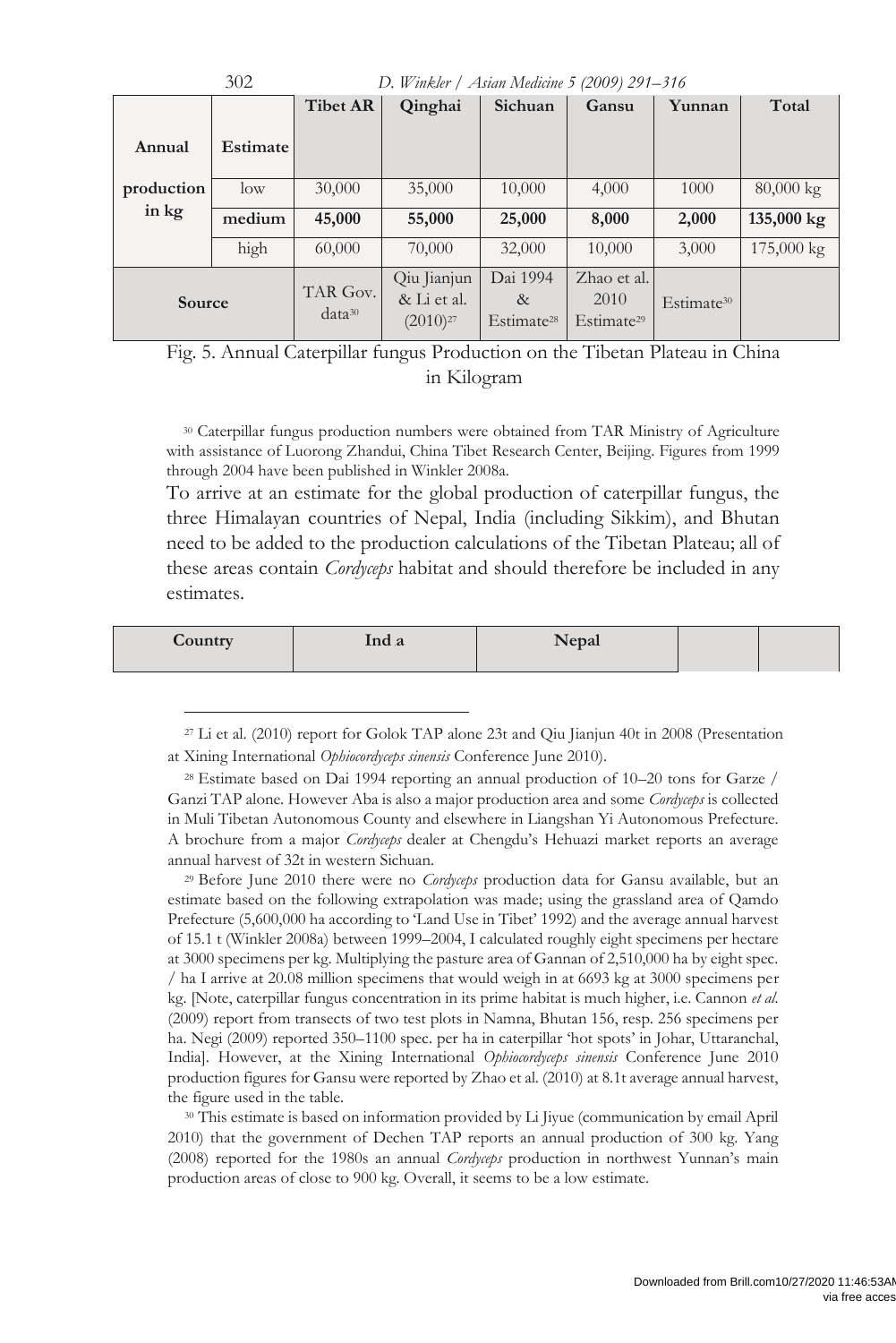| 316        | 303             |             |                              |                     |                        |                           |                    |  |
|------------|-----------------|-------------|------------------------------|---------------------|------------------------|---------------------------|--------------------|--|
| Annual     | Estimate        | Uttarakhand | Other<br>areas <sup>35</sup> | Dolpo <sup>31</sup> | Other<br>areas         | Bhutan <sup>32</sup>      | Total              |  |
| production | $_{\text{low}}$ | 1,250       | 450                          | 500                 | 500                    | 500                       | $3,200 \text{ kg}$ |  |
| in kg      | medium          | 1,500       | 750                          | 1,000               | 1,000                  | 750                       | $5,000 \text{ kg}$ |  |
|            | high            | 1,800       | 1000                         | 1,700               | 1,500                  | 1,500                     | $7,500 \text{ kg}$ |  |
| Source     |                 | Negi 200933 | Estimate                     | Devkota 2009        | estimate <sup>34</sup> | Cannon <i>et al.</i> 2009 |                    |  |

Fig. 6. Annual Caterpillar Fungus Production in Himalayan Countries<sup>35</sup> in Kilograms

<sup>35</sup> This includes the production in Himachal Pradesh, Sikkim and western Arunachal Pradesh. According to this data, an annual global production of 83.2 to 182.5 tons could be assumed. This is a bit lower than my previous estimate of 100 to 200 tons, but both intersect widely and data inaccuracy is inherent. Ma reported that 'the average annual harvests of China in recent years was about 100 tons'.<sup>36</sup> Zhang et al. reported based on data collected by local governments, 'The annual production of *Cordyceps* in China was around 140 tons in the past years'; they also pointed out 'it is hard to estimate the collected and marketed amount in each year, there is no precise data for China's annual production'.<sup>37</sup>

<sup>31</sup> These are rounded amounts. Shiva Devkota kindly pointed out to me in an email that the District Forest Office in Dolpo collected revenue from *Cordyceps* for the following amounts, in 2006 (148 kg), 2007 (241 kg), 2008 (773 kg) and 2009 (872 kg). Overall production in Dolpo is almost 1000 kg per year. On my *Cordyceps* blog [www.Ophiocordyceps.com] Raju Chhetri, who stated that he is involved in a sustainability study in Nepal, posted 'Local people collect more than 1500 kg every year' in Dolpo.

<sup>32</sup> My high estimate is higher than the officially auctioned amounts of caterpillar fungus (see below), since not all fungi are necessarily going through official channels (Cannon et al. 2009). Government auctions are the prescribed marketing channel for caterpillar fungus in Bhutan. In 2009, 595 kg were sold at an average of about US\$2800 per kg at auctions. In 2008, 685 kg were auctioned at about \$3000 per kg according to Ministry of Agriculture figures (after Dahal 2009). Cannon et al. (2008) report 673 kg for 2008, 140 kg for 2007, 507 kg for 2006, 35 kg for 2005 and 176 kg for 2004. Five year total is 1531 kg, at an average of 306 kg. Adding the 2009 harvest the total is 2126 at an average of 354 kg between 2004 and 2009.

<sup>33</sup> Negi et al. (2009) reported these harvest amounts for India's Uttaranchal [now Uttarakhand] as the annual harvests from 2003 to 2008 at the 5th International Medicinal Mushroom Conference in Nantong.

<sup>34</sup> According to Chaudhary (2004 quoted from Regmi 2007) the annual collection of *Cordyceps* was 500 kg in Dolpa, 300 kg in Jumla, 200 kg in Humla and 200 kg in Kalikot. These figures were taken into account for estimating Nepal's other production areas.

<sup>&</sup>lt;sup>35</sup> The Himalayan valleys administrated by the TAR in Xigaze, Shannan and Nyingchi Prefectures are not included here; they are contained in the Tibetan Plateau table. Also, it is appropriate to point out that the mountain areas of northwest Yunnan and western Sichuan are not part of the Himalayas, as some recent publications falsely claim.

<sup>36</sup> Ma 2010, p. 9.

<sup>37</sup> Zhang et al. 2009, p. 2.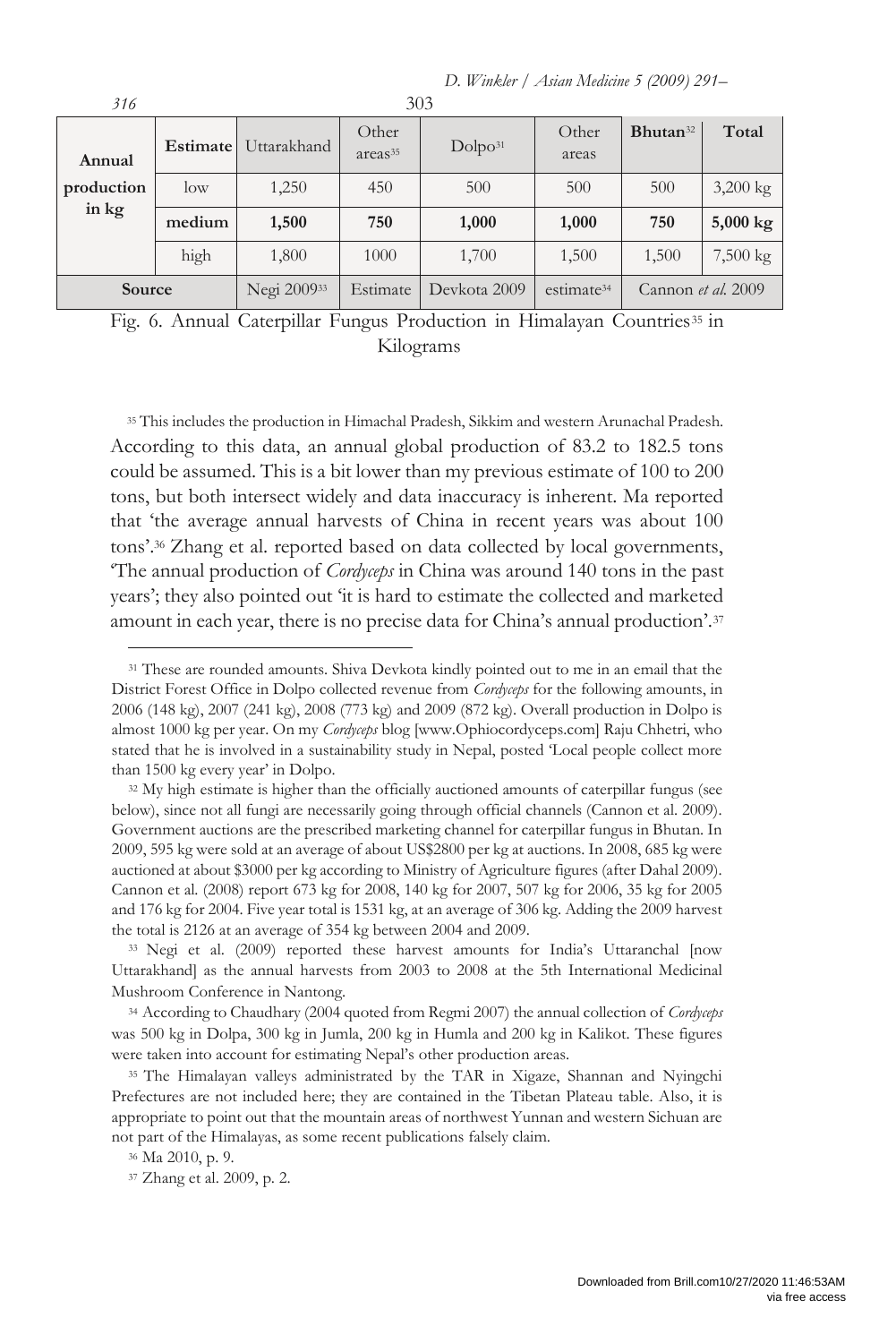Overall, the production figures and estimates provided in the above tables might be lower than actual harvested amounts due to the informal aspect of the harvest and trade, and thus could even add up to exceed 150t. Since the climatic conditions vary widely over the vast expanse of the Tibetan Plateau and the Himalayas, it would take a series of very extreme weather events that would cause a poor harvest over the whole area. The production data for TAR between 1999 and 2009 demonstrates that annual harvest amounts in Naqu and Qamdo Prefecture fluctuate widely, but often in a nonsynchronous way (see figure below); for example, in 2002 Naqu had an excellent harvest at 23 tons (11 year average 17 tons), while Qamdo had a low harvest with 12 tons (11 year average 16 tons). In 2007, Qamdo's harvest was above average at 17.5 tons, while Naqu had a very low yield at 12.5 tons. The low overall harvest in the TAR for 2009 can probably be correlated to the drought, which was reported the worst in 30 years.<sup>38</sup>

Using dendro-chronological methods, Bräuning (2000) showed that the forest region of the Tibetan Plateau—much of which is congruent with caterpillar fungus habitat—has five distinct climate zones. Furthermore, caterpillar fungus starts fruiting three to five weeks earlier in the eastern Tibetan Plateau (i.e. west Sichuan and northwest Yunnan) than in central Tibet (i.e. Naqu and Nyingchi prefectures). In some years in central Tibet, caterpillar fungus fruiting seems to depend on the arrival of the rains of the summer monsoon in June, especially in years after very dry winters. Under the more humid conditions of the eastern Plateau region, fungal fruiting occurs in spring, since soils seem to contain enough moisture in spring to allow for fruiting. However, one should not overstate the correlation between weather events and harvest amounts as we still lack understanding and data to describe this relationship.



<sup>38</sup> Xinhua News Online 2009-06-20 'Drought in Tibet now worst in 30 years'. Accessed online in June 2010 at news.xinhuanet.com/english/2009-06/20/content\_11572722.htm June 2010.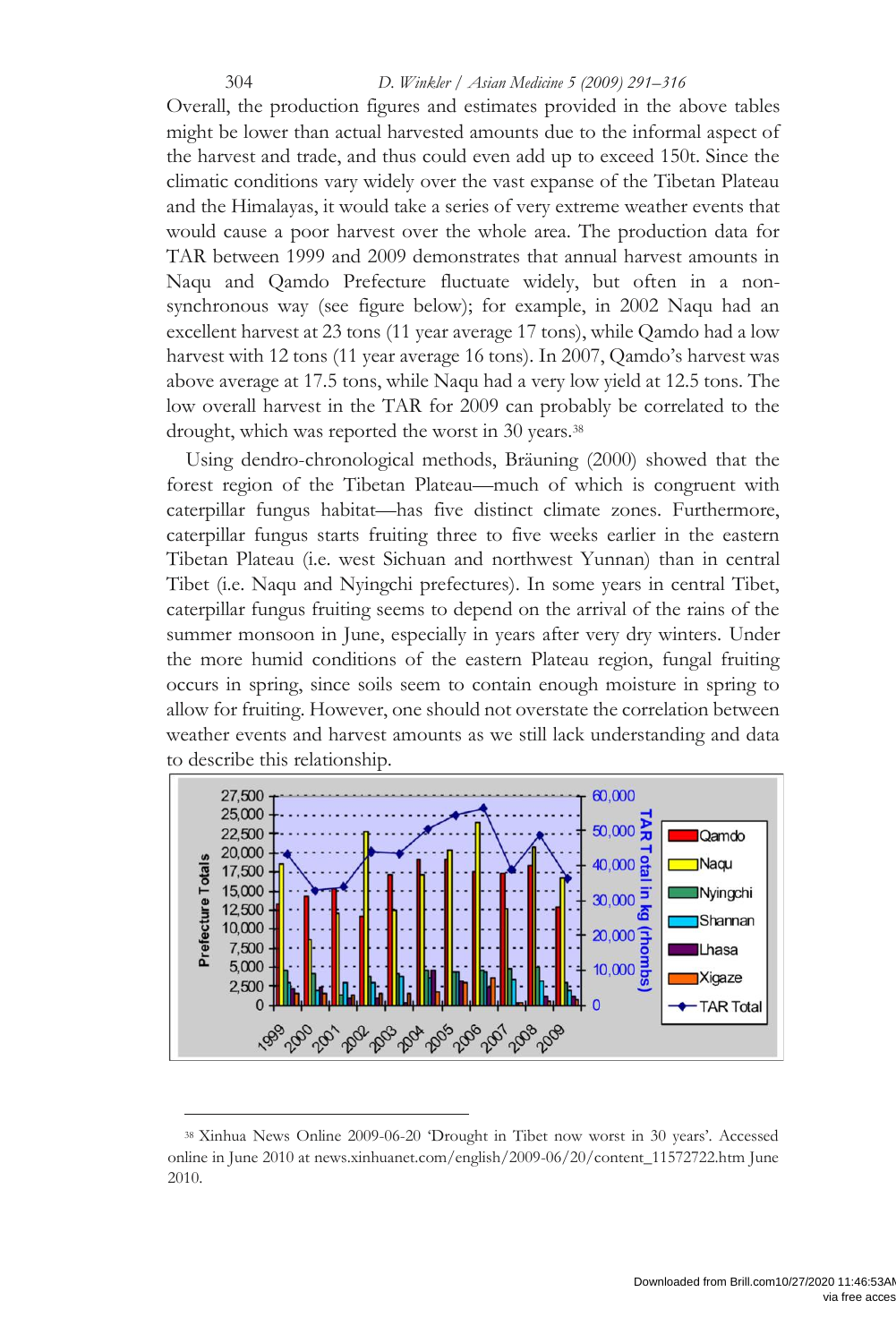Fig. 7. Annual Caterpillar Fungus Production by Prefecture in the TAR



Fig. 8. Average Annual Caterpillar Fungus Production in TAR Prefectures<sup>39</sup> 1999 to 2009

Annual *overall* production might be more regular than one would assume due to the fact that these amounts are influenced by so many factors that vary in so many ways over such a vast area; in the end, the multitude of factors might equalize overall production.

# **Sustainability of Collection**

Having provided some speculative figures on overall production, it is appropriate to discuss the issue of sustainability, since the lack of scientific data here is even more striking. For the time being we have to work with what is available: collectors will not wait for science to catch up. Any resource of such immense value, and key relevance to rural livelihoods as *the* main cash source, runs the risk of being over-exploited. The current (and apparently increasing) harvest pressure on caterpillar fungus is unprecedented. With increasing numbers of Tibetans collecting, the absence of traditional sustainable collection techniques and, in some cases local governments optimizing collection, the issue of sustainability looms large. <sup>40</sup> A recent publication on the genetic diversity of *Ophiocordyceps sinensis* reports that the greatest diversity is found in Nyingchi (pinyin: Linzhi) Prefecture, the most biodiverse and 'Himalayan' region of the TAR.<sup>41</sup> Genetic diversity is strongly

<sup>39</sup> Arid Ngari Prefecture (Ali diqu) is not included in the table, since there is practically no *yartsa gunbu* harvest, but its population of 77,747 people is figured in all the TAR income averages presented.

<sup>40</sup> Hywel-Jones 2003; Boesi 2003; Winkler 2005, 2008a; Yang 2008.

<sup>41</sup> Zhang et al. 2009.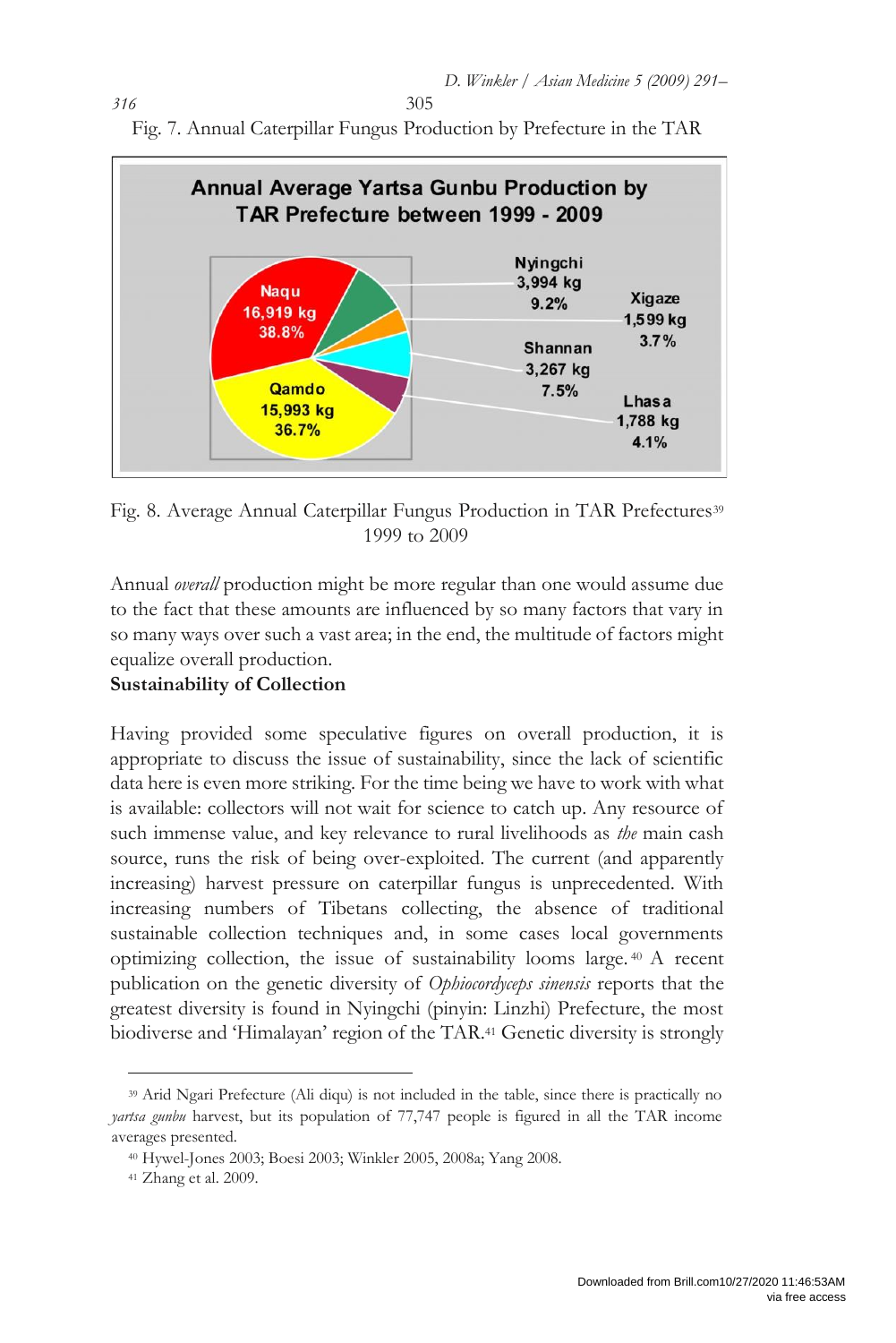reduced in more northern or western locations, suggesting that the fungal post-glacial advance (or return) onto the Plateau originated in Kongpo, as Nyingchi has been known for centuries. Furthermore, this phylogenetic study mentions a serious decline of *O. sinensis* production, quoting Yang Darong's Chinese-language paper from 1999. In a 2008 unpublished report Yang suggested that the *Cordyceps* production has collapsed and current output is down to 3–10% from 20 years ago.<sup>42</sup> Yang's claim is extraordinary, but is not backed up by baseline data derived from field plots or government agency production figures (as reported above). Also, Yang reports a former annual production of 700–1,200 tons, whereas current production is closer to 80– 175 tons on the Tibetan Plateau. His past production figure is nearly 10 times higher than other estimates. A publication from Lhasa's Plateau Biology Research Institute (PBRI 1989) reported an average annual official harvest in TAR of 15 tons<sup>43</sup> between 1957–1983, which currently produces about 30% to 50% of the Plateau production, indicating that current harvest levels are probably higher than previous ones. Annual harvest in the TAR between 1999 to 2009 was 35 to 55 tons. To approach this estimate of around 1,000 tons from a different angle, Yang suggests that around three billion specimens were collected. At an overall population of about 5.4 million Tibetans on the Plateau, Yang is suggesting that, on average, every Tibetan was collecting 555 specimens, and the average family over 3000 specimens—very difficult to imagine! Furthermore, 20 years ago fewer people were collecting, thus increasing these astronomical proportions even further. In short, published and unpublished figures do not indicate a population crash thus far, but do not preclude a slightly reduced harvest either.

Research on the actual consequences of the impact of intensive harvest of caterpillar fungus is noticeably lacking in China. Interestingly, Bhutan, whose annual *Cordyceps* production figures are less than 1% of the overall production, has so far the most advanced field study regarding caterpillar fungus growth and harvest impacts,<sup>44</sup> but it is too early to draw any conclusions regarding the impact of harvesting on annual production. Any field study on sustainable harvesting schemes needs to be long-term, since the lifecycle of the insect host is two-six years.<sup>45</sup> To the best of my knowledge, no such field research has yet commenced on the Tibetan Plateau.

Most statistics still seem to report stable production, but this result from two factors: more people searching more intensely and also new areas being searched that were not previously accessed for fungal extraction. Furthermore, some areas might have lost their production capacity. However,

<sup>42</sup> Yang 2008; Stone 2008.

<sup>43</sup> The overall harvest could have been higher when informally traded amounts are included, but still would not get anywhere near Yang's claims.

<sup>44</sup> Hywel-Jones 2003, Cannon et al. 2009.

<sup>45</sup> Maczey et al*.* 2010.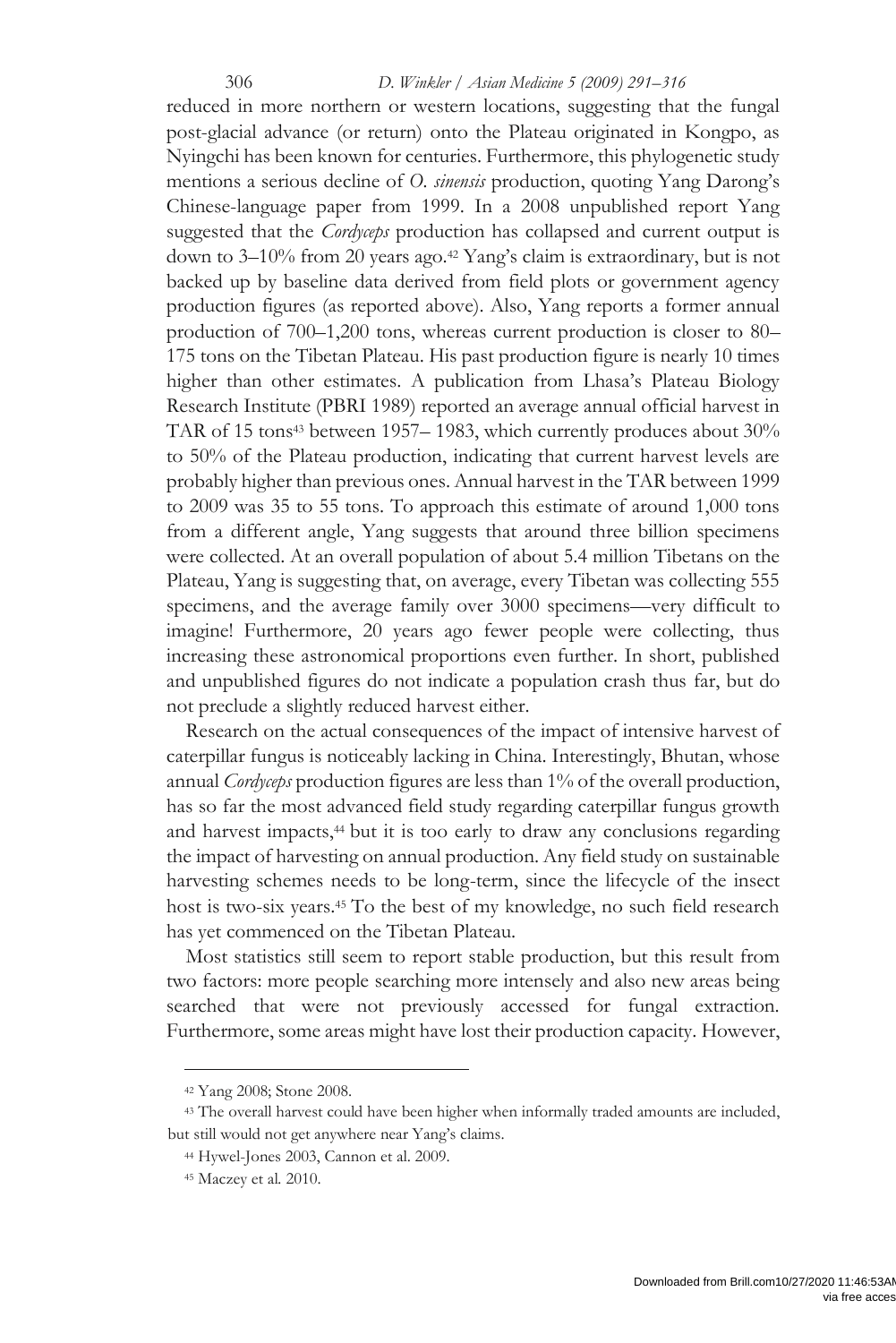in my experience, having visited a production area, be it in Garze Prefecture (Sichuan), Deqen (Yunnan), Naqu, Qamdo or Nyingchi (TAR) almost annually since 1998, this seems not to be the case: most interviewed collectors did not report reduced output, but complained about reduced harvesting rates per individual due to steadily increasing competition. Similarly, most dealers and brokers did not lament reduced output rates, but report increased competition as well. This is just my personal experience but there are other sources that report collectors complaining about reduced harvests.<sup>46</sup> Overall, there might well be cases where there are reduced harvests, but none reflecting the catastrophic production crash claimed by Yang and spread worldwide by *Science* in an article that strangely relied on a single source for such an outrageous claim.<sup>47</sup>

Recently, climate change as a possible threat to caterpillar fungus production has been repeatedly raised by researchers.<sup>48</sup> Yang (2008) attributes it as a main cause, besides continued over-exploitation, for his claim of a caterpillar fungus production crash. Recent warming, according to Yang, has pushed up the altitudinal limits of the prime caterpillar fungus habitat by around 200– 500m from between 3900 to 4400 m, where it supposedly was two decades ago, to now 4400 to 4600 m. Although Yang does not elaborate on this, a 'climb up the mountain' of the habitat would mean a decrease in available surface area just by the nature of the shape of a mountain, since lower altitude areas are always larger than high altitude areas. However, even if the specific shape of the area would compensate for the hypothetical loss of surface area, i.e. a high plateau instead of a peak area, increased altitudinal habitat limits would imply reduction in soil development and soil fertility, reducing suitable habitat for ghost moth populations. Soil development is a very slow process that can take centuries if not millennia, especially in marginal alpine sites. Thus, the upward movement of the climatic conditions suitable to caterpillar fungus growth would seriously undermine overall habitat availability. However, there is no baseline research that would allow a comparison of past habitat to suggested current habitat, and climate change as a cause for Yang's unproven production crash remains a hypothesis and not a fact.

Harris, critically reviewing the evidence for Tibetan Plateau rangeland degradation, or rather the lack of conclusive evidence, analyses in detail available studies on 'climate change' on the Plateau, since climate change is frequently invoked as a contributing cause. He concludes, 'There currently is no persuasive evidence that recent global climate change has led to reduced precipitation generally on the Tibetan Plateau', as is often invoked to

<sup>46</sup> For example, Steward 2009.

<sup>47</sup> Stone 2008.

<sup>48</sup> Yang 2008; Stone 2008; Cannon et al. 2009; Winkler 2010.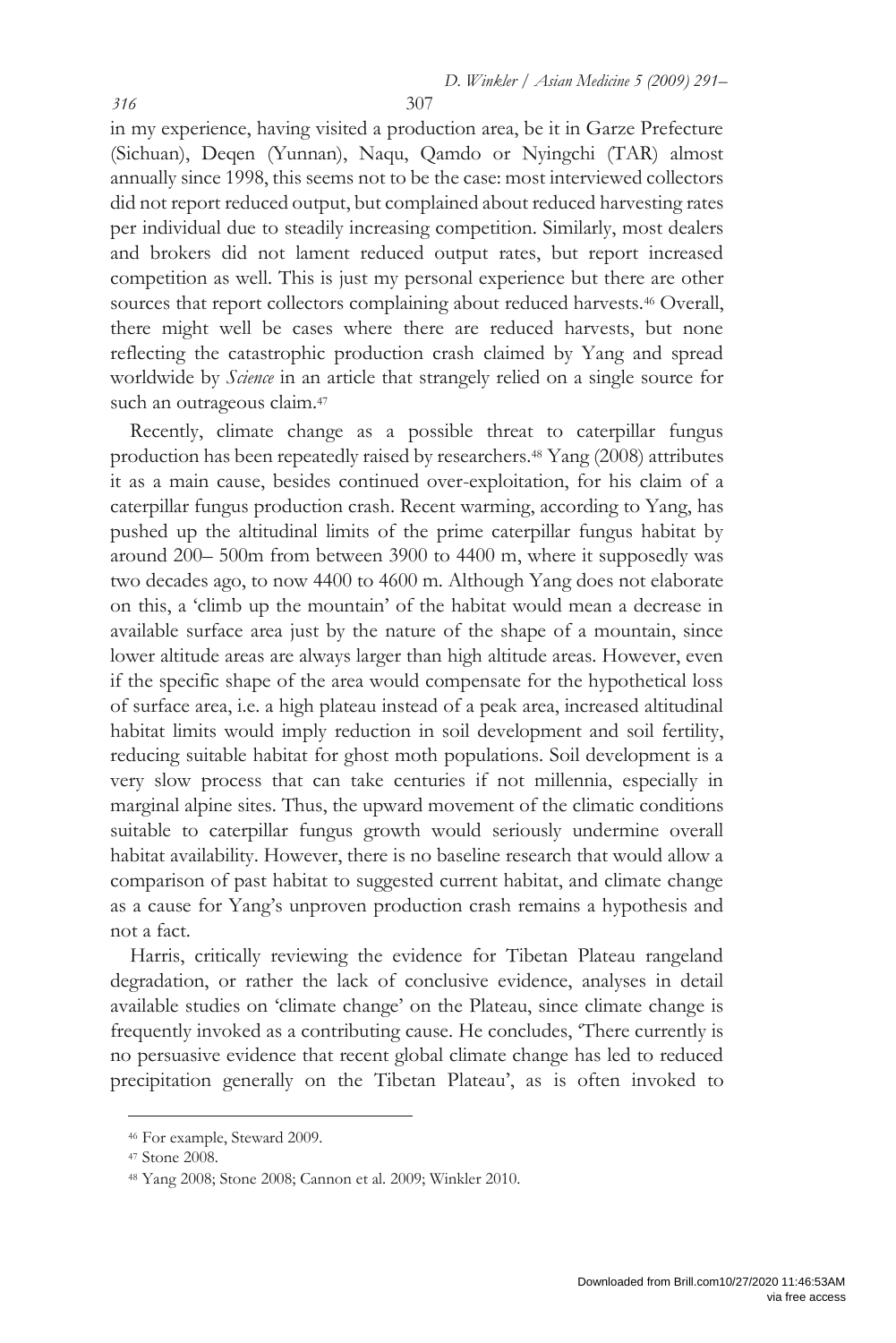demonstrate rangeland degradation.<sup>49</sup> To the contrary, there is evidence of increased precipitation; recent data from the China Meteorological Administration collected between 1961 and 2008 on the Tibetan Plateau indicates a precipitation increase of 10.9 mm per decade in the last 48 years.<sup>50</sup> Zheng also reported a temperature increase of 0.32°C per decade. An increase of precipitation should in general spur production of caterpillar fungus, especially in more marginal sites on the inner, drier Plateau, where caterpillar fungus distribution typically does not cross into areas below the 350mm/a isohyet. <sup>51</sup> Furthermore, Himalayan habitat conditions demonstrate that caterpillar fungus can thrive in much moister conditions than found on the Plateau. However, an increase in temperature could be a more serious challenge for a high altitude specialist, whose mycelium has demonstrated reduced growth rates with increasing temperatures in cultivation trials.<sup>57</sup> Still, host insect and fungal organisms could react to an increase in temperature not only in a spatial manner by moving up as suggested by Yang, but also in a temporal manner, in the case of *Ophiocordyceps* by initiating fruiting earlier in the year <sup>52</sup> and thus adapting to temperature change theoretically without extensive habitat loss.

In this context, it should be mentioned that Miehe (1996) suggested that wide areas of high altitude *Kobresia* mats in Southern Tibet are relicts of the 'Climate Optimum', a warmer and wetter palaeoclimate in post-glacial times. Miehe's hypothesis was derived from field observations in a multitude of Plateau locations, since over the past 40 years, *Kobresia* sedges were not able to reclaim sites lost to disturbances such as animal trampling or other erosion events. In short, we are dealing with very complex systems that have been exposed through time to a wide amplitude of environmental conditions and the impact of the currently reported increase in temperature and precipitation can not be predicted in a linear way, but will require years of detailed field studies.

<sup>49</sup> Harris 2009, p. 4.

<sup>50</sup> Zheng 2009.

<sup>51</sup> Winkler 2005. <sup>57</sup>

Yao 2010.

<sup>52</sup> I have interviewed Tibetan collectors regarding the onset of the *yartsa gunbu* fruiting season. In northern Nyingchi Prefecture I was told, 'it starts during the middle of the third month'. In the Tibetan lunar calendar, which is not always synchronous with the Chinese lunar calendar, the middle of the third month is usually early May, but due to its annual shifting in relation to the western solar calendar, the middle of the third month can fall any time between early to mid April and late May.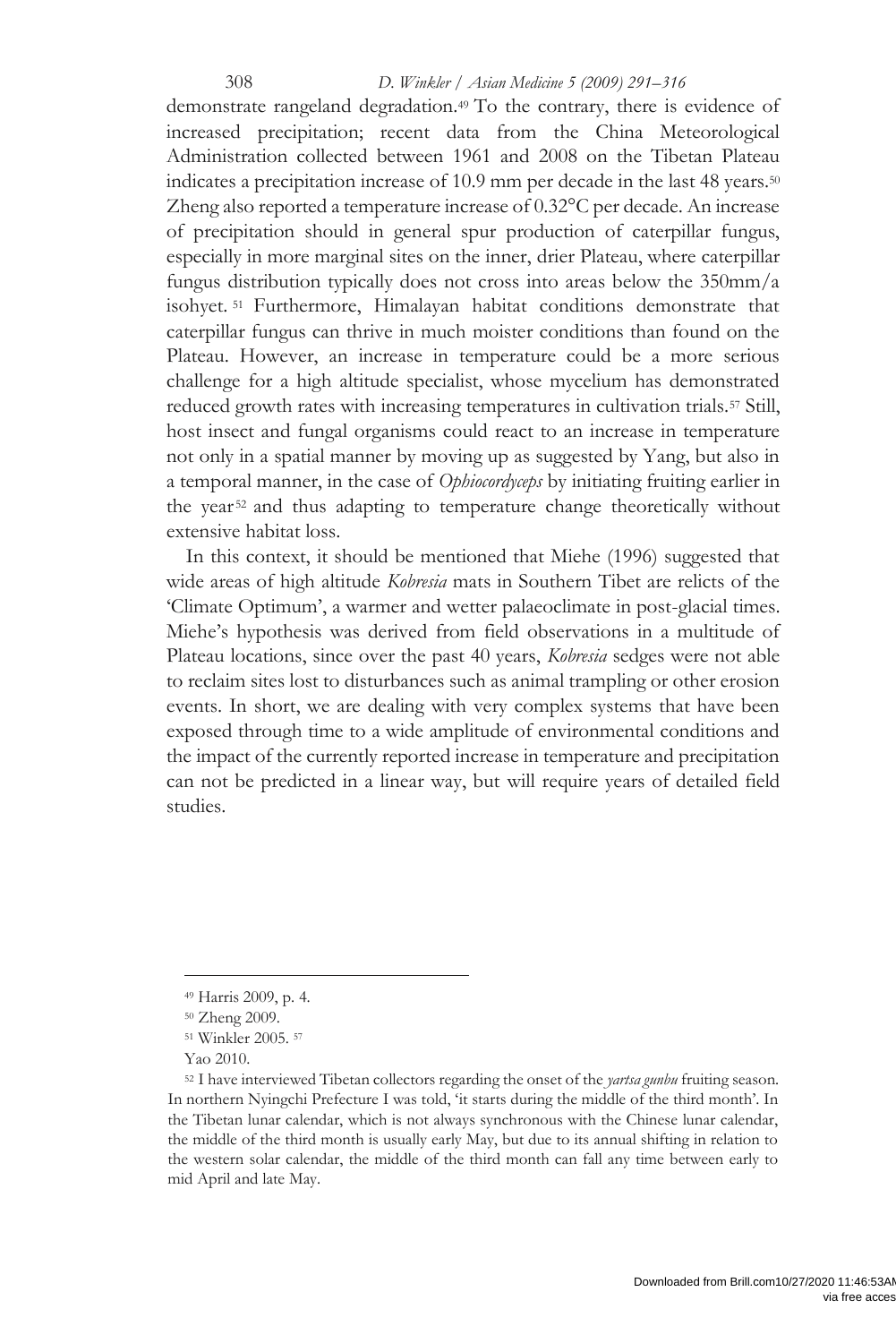# *316* 309 **Steps toward sustainable management**

The dependency of the rural communities on, and the long-term availability of, such a precious resource clearly argue for continued harvest of caterpillar fungus. The fact that *yartsa gunbu* has been collected for centuries, for example in Litang (Garze TAP, Sichuan), which Rockhill (1892) mentions as a sourcing area,<sup>53</sup> and still is being collected in the same area definitely documents its resilience <sup>54</sup> and indicates that no overhasty measures are required, a point Cannon et al. (2009) make for Bhutan's '*Yartsa Guenbub*'. Rapid Vulnerability Assessments by Namgyel (2003) and Winkler (2008a) have indicated a moderate degree of vulnerability. Namgyel states, 'if the traditional rights of the collectors are recognized and a community-based natural resources management system is put in place', this would reduce caterpillar fungus vulnerability even further.<sup>61</sup> Bhutan has been working on such an approach for nearly a decade. Cannon et al. report from Bhutan, 'In the long term, sustainability of wild *Yartsa Guenbub* harvest is through locally focused natural resource management, with the villagers making their own informed decisions about collection policy'. <sup>55</sup> The main conservation initiatives in Bhutan according to Cannon et al. are a limit on the duration of the harvest season during which households are allowed to collect and restrictions on how many members per household can collect; the collection season was limited just to the month of June, so spore dispersal in July is facilitated; only families that have grazing rights are entitled to collect. In 2004, members per household limitations started out with one member, but in 2008 some of the decision-making was handed over to the communities and some agreed to remove the limit. Furthermore, the communities opted for an extended collection season with no regulation when collection could start, but kept the closure date of 30 June.<sup>56</sup> In 2009 these communities went back to limiting each household to send no more than three members to collect. <sup>57</sup> From Nepal, the Asia Network for Sustainable Agriculture and Bioresources (ANSAB 2010) reports on their website, 'Where the District Forest Office, with all its government mechanisms, had failed to regulate *Yarshagumba* collection and to collect royalties [from outsiders], the Forest User Groups have managed to bring about effective regulation of harvesting' and thus secured enormous benefits for the locals. Similarly Steward (2009),

<sup>53</sup> 'This mountain [in the valley called Lit'ang Golo] is famous as producing that curious worm-plant known as the *Shar-tsa gong-bu* (*tung-chung hsia-ts'ao* in Chinese), called by botanists *Cordyceps sinensis*' (Rockhill 1894: 361).

<sup>54</sup> Winkler 2005 and 2008a. <sup>61</sup>

Namgyel 2003, p. 12.

<sup>55</sup> Cannon et al. 2009, p. 2279.

<sup>56</sup> Cannon et al. 2009.

<sup>57</sup> Dahal 2009.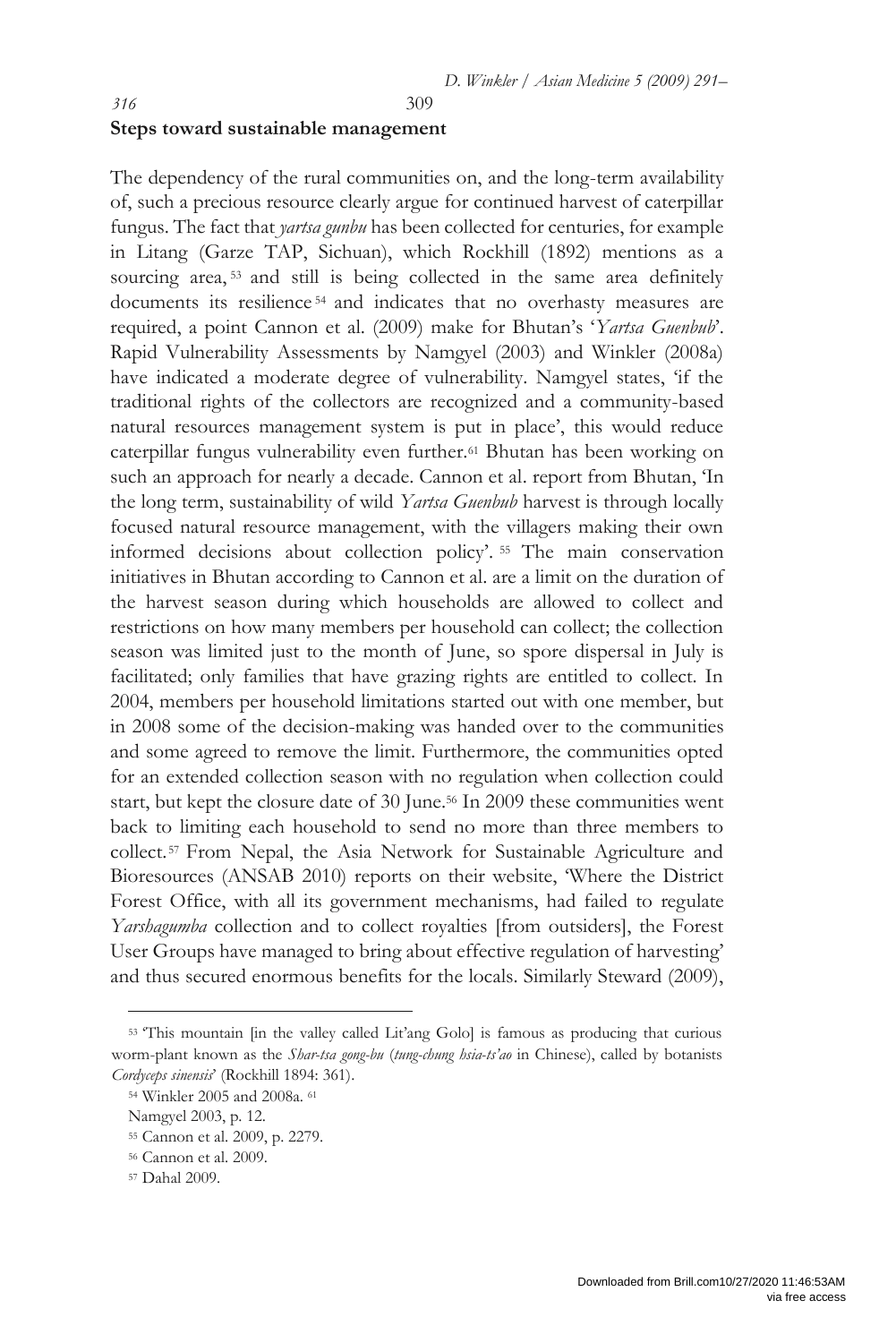310 *D. Winkler / Asian Medicine 5 (2009) 291–316*

in her study on *Cordyceps* collection in northwest Yunnan, suggests that community-based natural resource management (CBNRM) would be the most promising strategy to protect the resource, and for northwest Yunnan this might be an option, being the most open of the Tibetan autonomous areas in China. So far, no collection license system has been introduced in the three *yartsa gunbu* counties of Deqen TAP, though they were already introduced over wide areas of the Tibetan Plateau, especially in the TAR.<sup>58</sup> The licensing system can be an important step for resource management, if used appropriately. Some counties or townships use a licensing system to generate an extra source of revenue by charging very high fees, thus taxing collectors,<sup>59</sup> especially non-locals. Still, the issuing of the licenses facilitates an opportunity for communication between local collectors and 'resource managers', which in the case of the *yartsa gunbu* area on the Plateau usually means low-level local government officials.

The idea of local community or user groups self-managing the *yartsa gunbu*  harvest on the Tibetan Plateau should be the ultimate goal to achieve successful resource management and such an approach could be feasible at some point soon in Deqen TAP in northwest Yunnan. However, based on the author's experience working on natural resource management issues with local administrations and Tibetan communities in Sichuan, the TAR, and Qinghai, it seems much more likely that a top-down approach will emerge at this point. Radical management decisions, comparable to the centrally formulated 1998 logging ban that stopped all commercial logging from one day to the next in the Yangtze and Yellow river catchments in the Tibetan areas,<sup>60</sup> are unlikely to be taken, since local communities are too dependent on the fungal income and would likely defy such a collection ban. Centrally, provincially or, in the case of the TAR, regionally formulated regulations<sup>61</sup> addressing issues of sustainable harvesting schemes could be successfully applied, if they are implemented skillfully with a good amount of flexibility that allows for adjustments to local realities. By local realities, I refer to simple facts such as timing of collection. There might be locally delayed seasons due to the fact that *yartsa gunbu* fruiting takes place at different times at different

<sup>58</sup> Luorong 2005; see also Winkler 2008b.

<sup>59</sup> A sales tax levied on brokers would make more sense for several reasons. First, it is easier to collect, since there are far fewer brokers than collectors. Second, the collected amounts could be much more substantial and, third, an increase of rural income generation is a central government objective and should not be undermined with taxation. Taxation of the fungal industry could provide substantial funds for rural development, especially for needed investments in education, health programs and fungal resource management.

<sup>60</sup> Winkler 1999.

<sup>61</sup> In April 2006, the first region-wide regulations on collection and protection of *yartsa gunbu* were published based on a policy advisory written by Luorong Zhandui (Winkler 2008a). In brief, the regulations include stipulations for surveying of the resource and development of a protection program, minimizing resource conflict, ensuring environmental protection and clean-up, and an initiative to standardize the licensing system.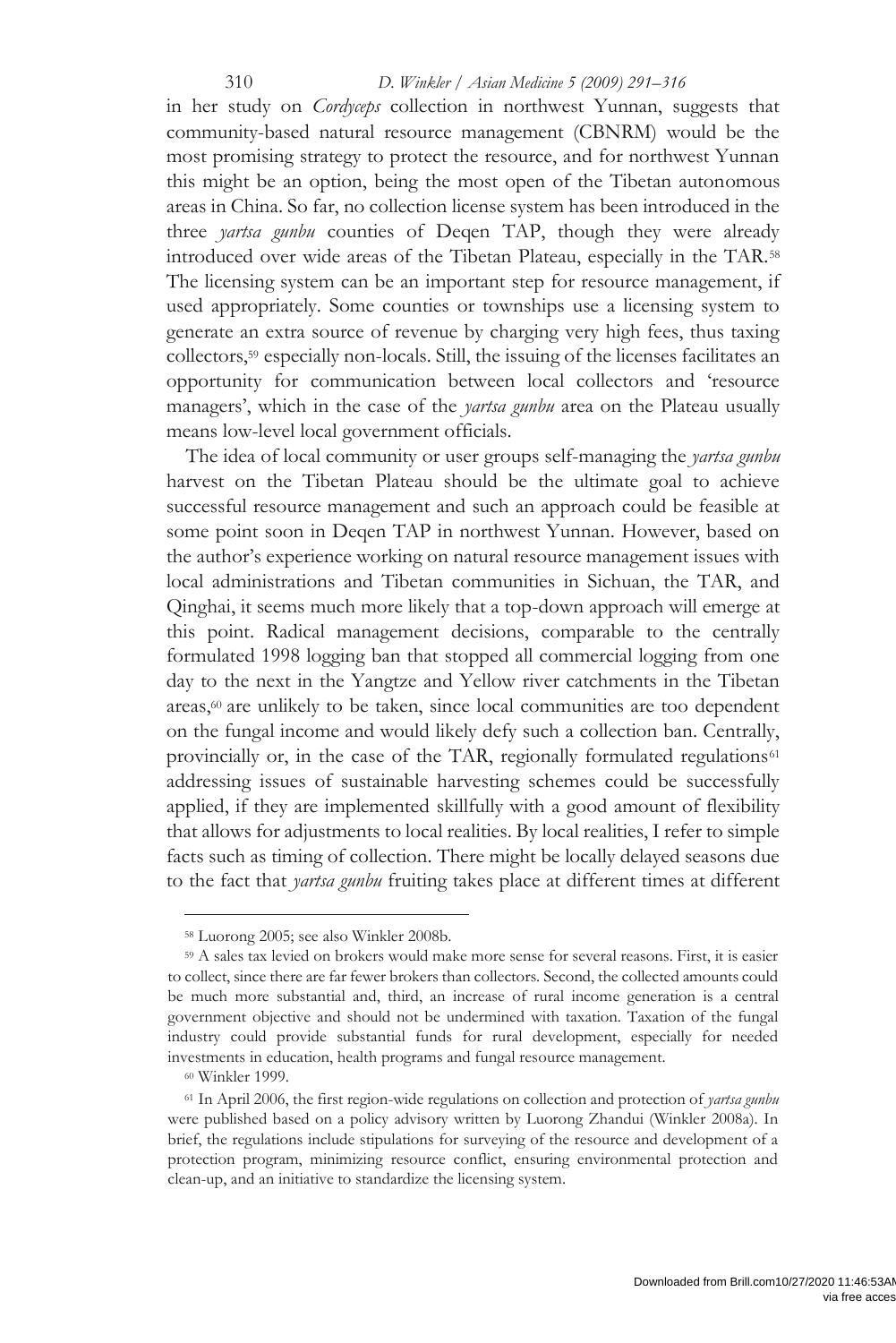*316* 311 altitudes. A rigid closing date implemented all over the Plateau, as practiced initially<sup>62</sup> in Bhutan, for example, would not be appropriate due to the geoecological diversity of the vast Plateau region. Also, flexibility might be necessary due to annual changes, e.g., an early onset or a delay in the emergence of the fungus. The length of the collection season could be uniform, anywhere between three to five weeks; however four weeks seem to be adequate. <sup>63</sup> The main objective in limiting the collection season is to guarantee that enough sporulating caterpillar fungi live out their lives undisturbed in the ground. And since these late season specimens are financially less valuable, such a management plan could find local support. Furthermore, it is much easier to find support for such a plan than alternatives such as closing off certain areas, or allowing only the collection of caterpillar fungi that have already started to sporulate.

Government issued regulations only have a reasonable chance of successful implementation if the local communities are integrated in decision making and implementation. The local collectors can be the best stewards of their resources, if they are well informed and understand what is at stake. Under such circumstances they could accept certain regulations—crucially the stopping of collection once sporulation begins late in the season—as part of sustainable resource management. There is not much that can be done in opposition to the local population in a 'harmonious' way, to use official PRC terminology, in such a vast and remote area.

#### **Conclusions**

With the steadily increasing value of *yartsa gunbu*, the dependency of rural households on the Tibetan Plateau and in the Himalayas on the caterpillar fungus industry is becoming more pronounced. The lack of clear production data in many areas and the fact that so far only Bhutan is conducting longterm *in situ* studies on harvest impact is striking for a commodity of such value and importance. Any resource of such immense value and of key relevance to rural livelihoods as *the* main cash source runs the risk of being overexploited. The current harvest pressure on caterpillar fungus is unprecedented. However, its long history of exploitation suggests that the resource is resilient,

 $62$  Nigel Hywel-Jones reports the following recent developments: 'In Bhutan we are aiming to set up two new monitoring sites in the central and eastern regions. In terms of deciding the "stop date" it is important to learn when the *Cordyceps* starts to mature and produce spores. This is when it is at its least economically valuable level but at its most biologically valuable. Also, research into the flight patterns of the host will help in deciding the stop date in different regions' (personal communication via email 5-2-2010).

<sup>&</sup>lt;sup>63</sup> Also, for collectors and local economies a clear time frame might be helpful, since much other work—none generating income like *yartsa gunbu*—comes to an abrupt halt during the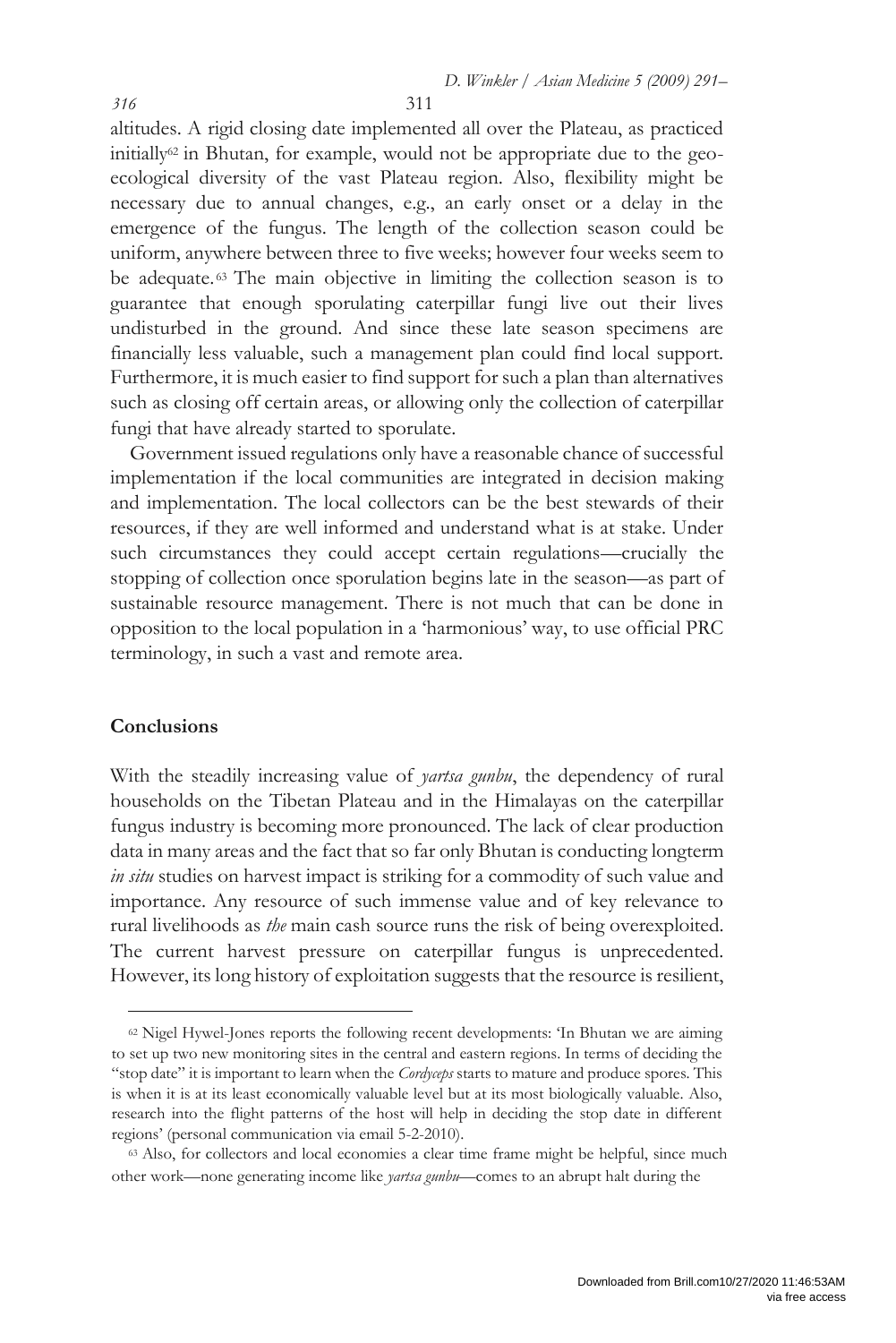312 *D. Winkler / Asian Medicine 5 (2009) 291–316*

and there is no evidence for a population crash. It is of paramount importance to develop science-based resource management plans that can be implemented in a simple way taking into account the remoteness of the production areas. It is long overdue for Chinese research institutes to launch their own field trials. With respect to resource management, taking into account the limited scientific evidence available, the most pragmatic approach for caterpillar fungus producing regions in China would be to announce at county or prefecture level limited collection seasons. Each year, dates could be set to limit the

# **Acknowledgements**

Special thanks to Luorong Zhandui, from China's Beijing-based Tibet Research Institute for obtaining the TAR *Cordyceps* production figures. My wife Heidi Schor revised the English and Nigel Hywel-Jones provided a valuable critical review. For their support in Bhutan I want to thank Namgyel Phuntsho and Dawa Penjore. In addition, I want to acknowledge all the Tibetan *Bu* collectors and dealers who generously shared their knowledge and all the other researchers who shared their insights and research.

#### **References**

- ANSAB 2010, 'Community Takes Action Against Yarsagumba Gold Rush'. http://www.ansab. org/voice/dolpas-yarshagumba-collectors/. (accessed Nov. 2010).
- Boesi, A. 2003, 'The dbyar rtswa dgun 'bu (*Cordyceps sinensis* Berk.): An important trade item for the Tibetan population of the Lithang County, Sichuan Province'. *The Tibet Journal* 28, 3: 29– 42.
- Boesi, A. and F. Cardi 2009, '*Cordyceps sinensis* Medicinal Fungus: Traditional Use among Tibetan People, Harvesting Techniques, and Modern Uses'. *HerbalGram* 83: 52–61.
- Bräuning, A. 2000, 'Ecological Division of Forest Regions of Eastern Tibet by Use of Dendroecological Analyses,' in G. Miehe and Zhang Yili (eds), *Environmental Change in High Asia*. Marburger Geogr. Schriften 135, 111–27.
- Cannon P. F., N. L. Hywel-Jones, N. Maczey, Lungten Norbu, Tshitila, Tashi Samdup, and Phurba Lhendup 2009, 'Steps towards sustainable harvest of *Ophiocordyceps sinensis* in Bhutan'. *Biodiversity and Conservation* 18, 9: 2263–81.
- Canney, S. 2006, '*Cordyceps sinensis*—Animal, Vegetable or Both?' *Journal of Chinese Medicine* 80: 43–49.

collection season; schools close and government projects can not find any labor (Winkler 2005). Lama (2007) touches on this subject in the context of 'crowded mountains, empty towns' and Steward (2009) analyses it as 'opportunity costs'.

collection seasons to four weeks after commencement in order to secure sufficient caterpillar fungus spore disposal so that future generations can continue to benefit from *yartsa gunbu*.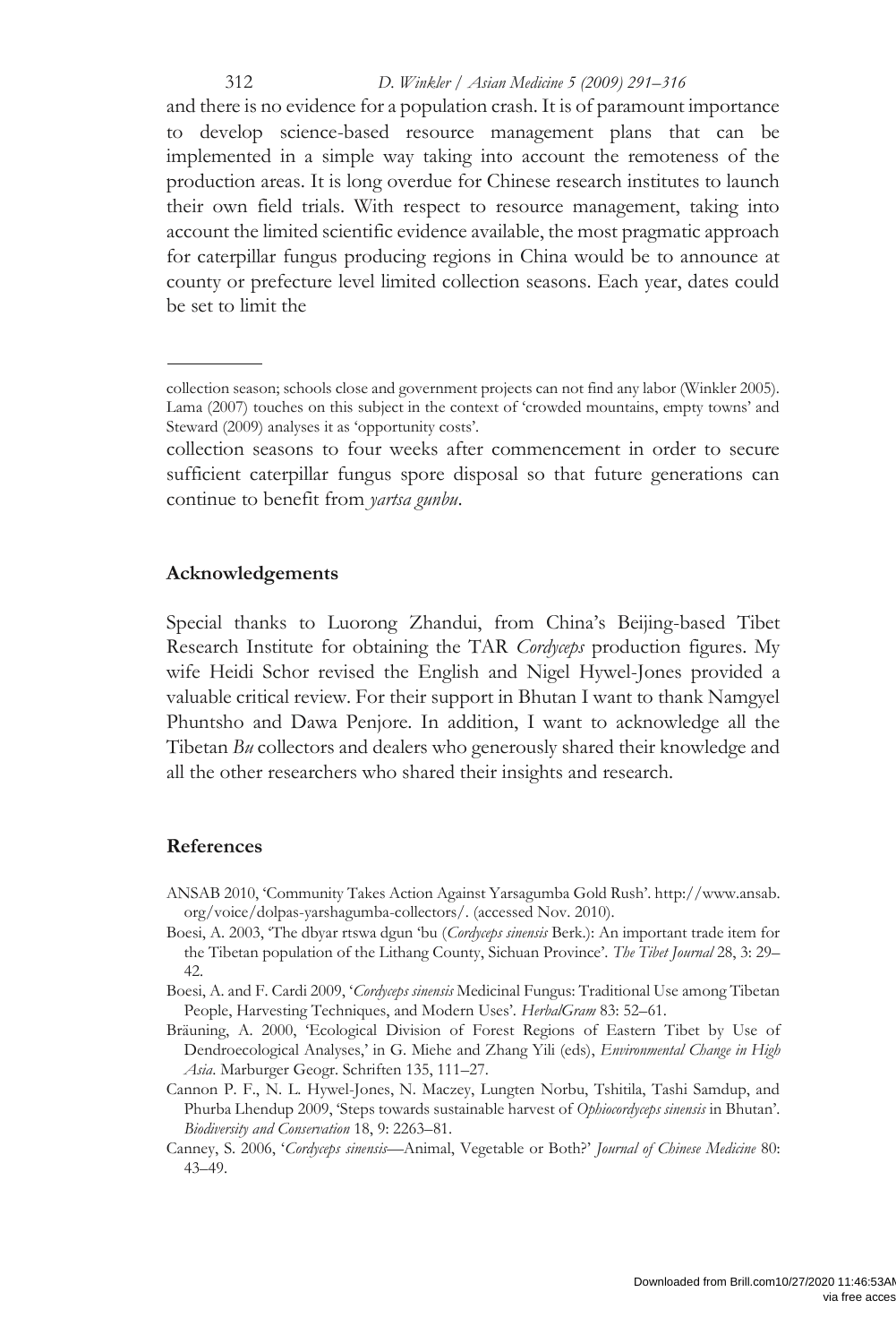- Chaudhary, M. 2004, *Magdi Jillama pahine Jadibuttiharuko Janakari (Information of medicinal plants of Magdi district)*, Magdi, Nepal: District Forest Office.
- Costello, S. 2008, 'The Flow of Wealth in Golog Pastoralist Society: Towards an Assessment of Local Financial Resources for Economic Development', in R. Barnett and R. Schwartz (eds) *Tibetan Modernities: Notes from the Field on Cultural and Social Change*, Vol. 11 of PIATS 2003: Tibetan Studies: Proc. 10th Sem. Intern. Assoc. Tibetan Studies, Oxford 2003, Leiden: Brill's Tibetan Studies Library 2.
- Dahal, R. C. 2009, 'Cordyceps earns less this year', *Bhutan Observer*, Aug. 14, 2009.
- Dai, X. C., T. H. Li and Z. Deng 1994, *Mushroom Key of Ganzi Prefecture, Sichuan Province [Sichuan zhen ganzi zhou jun lei zhi]*, Chengdu: Sichuan Science & Technology Publishing House.
- Devkota, S. 2006, 'Yarsagumba (*Cordyceps sinensis*) (Berk. Sacc.).Traditional Utilization in Dolpa District, Western Nepal', *Our Nature* 4: 48–52.
- Du Halde, P. 1736, *The General History of China: Of the Empire of China, Chinese-Tartary, Corea & Thibet. Including an Extract & Particular Account of their Customs, Manners, Ceremonies, Religion, Arts and Sciences*, London: J. Watts.
- Gruschke, A. 2008, 'Nomads without pastures? Globalization, regionalization and livelihood security of nomads and former nomads in northern Kham. In the Shadow of the Leaping Dragon: Demography, Development, and the Environment in Tibetan Areas'. *Journal of the International Association of Tibetan Studies* 4: 1–40.
- Harris, R. B. 2010, 'Rangeland degradation on the Qinghai-Tibetan plateau: A review of the evidence of its magnitude and causes', *Journal of Arid Environments* 74:1–12.
- Holliday, J., and M. Cleaver 2004, 'On the Trail of The Yak: Ancient *Cordyceps* in the Modern World', http://www.alohamedicinals.com/Cordy\_Article.pdf (last accessed Oct. 2010).
- Hywel-Jones, N. 2003, '*Cordyceps sinensis*—An extraordinary "herb" and its poaching by Tibetans in Bhutan', *Bhutan Connections, Bhutan Society Newsletter*, London 26:8.
- Lama, K. 2007, *Crowded Mountains, Empty Towns: Commodification and Contestation in Cordyceps Harvesting in Eastern Tibet*. MA Thesis: University of Colorado.
- Land Use of Tibet 1992, *Xizang tudili yong.* Lhasa: Tibet Landuse Management Bureau, Sci. Press (in Chinese).
- Li, W. L., Y. L. Liu, H. F. Xu, Z. H. Zhang and S. L. Ma 2010, 'Utilization and Management of *Cordyceps sinensis* Resources in Guoluo Prefecture', *Chinese Journal of Grassland 32, suppl. Xining International Ophiocordyceps Conference*, June 2010: 32–35 (in Chinese).
- Luorong Zhandui and Dawa Ciren 2005, 'The Research Report on the Chinese Caterpillar Fungus Strategic Position and Impacts on Tibetan Economy and Society', International Conference for the Western Development and TAR Rural Development, Chengdu Sep. 23– 25, 2005, 40–48 (in Chinese, English abstract).
- Ma, Y. X. 2010, *Ophiocordyceps sinensis* Resource and its management in China, Print-out of presentation given at Xining International *Ophiocordyceps sinensis* Conference June 2010, 1–12.
- Maczey, N., Kuenzang Dhendup, P. F. Cannon, N. L. Hywel-Jones, and T. B. Rai 2010, '*Thitarodes namnai* sp. nov. and *T. caligophilus* sp. nov. (Lepidoptera: Hepialidae), hosts of the economically important entomopathogenic fungus *Ophiocordyceps sinensis* in Bhutan', *Zootaxa* 2412: 42–52.
- Miehe, G. 1996, 'On the Connexion of Vegetation Dynamics with Climatic Changes in High Asia', *Palaeogeography, Palaeoclimatology, Palaeoecology* 120: 5–24.
- Namgyel Phuntsho 2003, 'Household Income, Property Rights and Sustainable Use of NTFP in Subsistence Mountain Economy: The Case of *Cordyceps* and Matsutake in Bhutan Himalayas'. Paper Presented at the Regional CBNRM Workshop, Nov. 2003, 1–23 *unpubl*.
- Negi, C. S., P. R. Koranga, H. S. Ghinga 2006, 'Yartsa Gumba (*Cordyceps sinensis*): A call for its sustainable exploitation', *International Journal of Sustainable Development and World Ecology* 13, 3: 1–8.
- Negi, P. S., R. Singh, P. R. Koranga, and Z. Ahmed 2009, 'Biodiversity of *Cordyceps* in the Himalayan Hills of Uttarakhand, India', Presentation given at IMMC 5, September Nantong 2009.
- Qiu, J. J. 2010, Presentation at Xining International *Ophiocordyceps sinensis* Conference June 2010.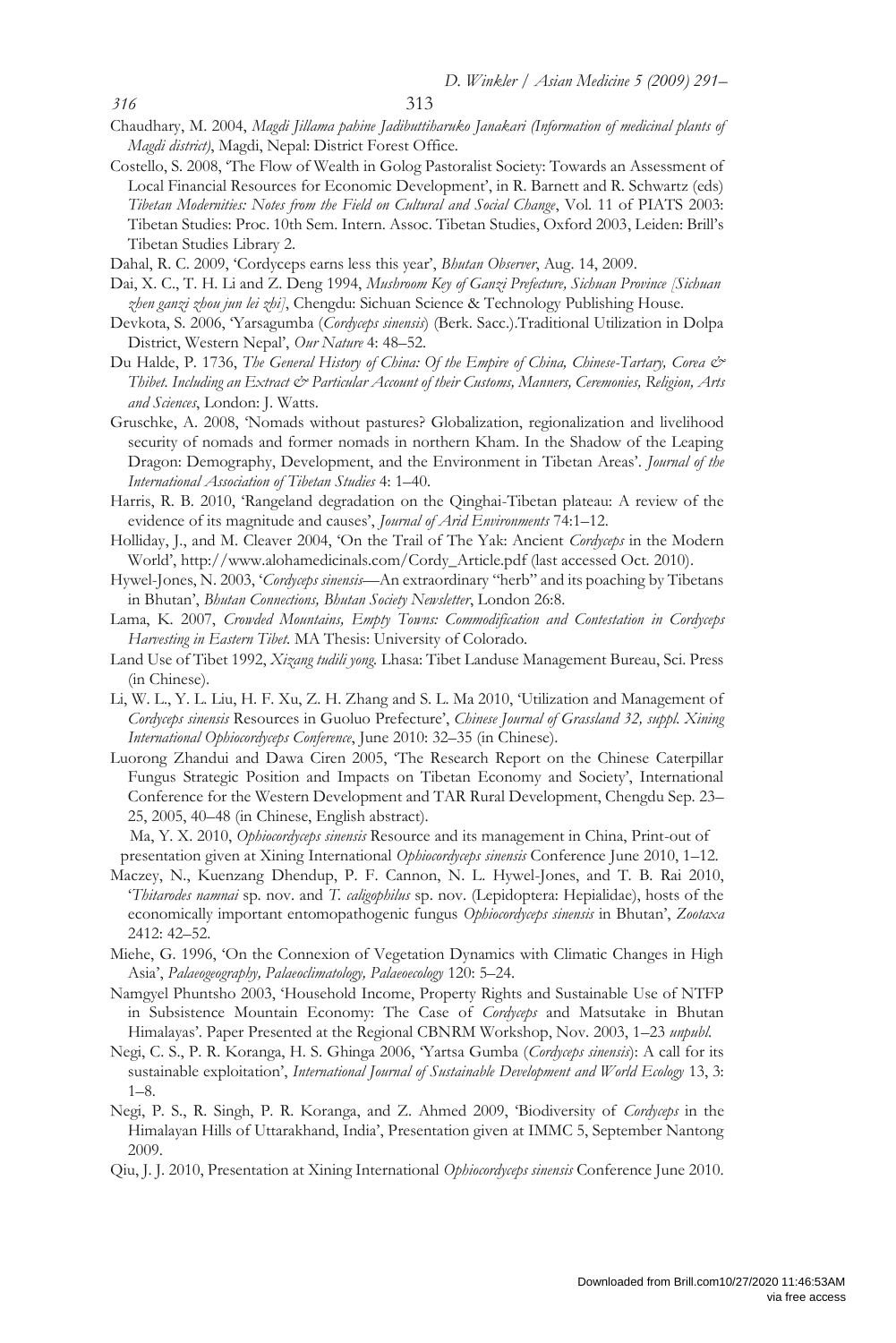314 *D. Winkler / Asian Medicine 5 (2009) 291–316*

- Paterson, R. M. 2008, '*Cordyceps*—A traditional Chinese medicine and another fungal therapeutic biofactory?' *Phytochemistry* 69: 1469–1495.
- PBRI (Plateau Biology Research Institute of TAR) 1989, *Xizang dongchong xiacao (Tibet's Caterpillar Fungus)*, reprint 2005 (in Chinese).
- Regmi, D. D. 2007, 'Study on collection of Yarsagumba (*Cordyceps sinensis* Berk*.* Sacc.) in relation to rural livelihood and biodiversity conservation in Darchula district of Nepal', Unpublished Synopsis of master proposal.
- Rockhill, W. W. 1894, *Diary of a Journey through Mongolia and Tibet in 1891 and 1892*, Washington DC: Smithsonian Institute.
- Sharma, S. 2004, 'Trade of *Cordyceps sinensis* from high altitudes of the Indian Himalaya: Conservation and biotechnological priorities', *Current Science* 86, 12: 1614–19.
- Stewart, M. O. 2009, 'The "Himalayan Gold" Rush: Prospectors' Practices and Implications for Management', in T. B. Dotson et al. (eds), *Contemporary Visions in Tibetan Studies: Proceedings of the First International Seminar of Young Tibetologists*, Chicago and Bangkok: Serindia Publications, 1–26.
- Stone, R. 2008, 'Last Stand for the Body Snatcher of the Himalayas?' *Science* 322: 1182 (21 Nov 2008) www.sciencemag.org.
- Sulek, E. 2009, 'In the Land of Checkpoints: *Yartsa Gunbu* Business in Golok 2007', in T. B. Dotson et al. (eds), *Contemporary Visions in Tibetan Studies: Proceedings of the First International Seminar of Young Tibetologists*, Chicago and Bangkok: Serindia Publications.
- Sung, G. H., N. L. Hywel-Jones, J. M. Sung, J. J. Luangsa-ard, B. Shrestha, and J. W. Spatafora 2007, 'Phylogenetic Classification of *Cordyceps* and the Clavicipitaceous Fungi', *Studies in Mycology* 57: 5–59.
- *Tibet Statistical Yearbook 2004–2005*, Beijing: China Statistics Press.
- Winkler, D. 1999, 'Forestry, Floods, and Hydroelectricity—China's National Natural Forest Protection Project and its Impact on Tibetan Areas', *Sinosphere* 3, 2: 1–9 Link: http://www. danielwinkler.com/forestry\_floods\_and\_hydroelectricity\_1999.htm.
	- —— 2003, 'Forest Use and Implications of the 1998 Logging Ban in the Tibetan Prefectures of Sichuan: Case Study on Forestry, Reforestation and NTFP in Litang County, Ganzi TAP, China', *The Ecological Basis and Sustainable Management of Forest Resources*, Informatore Botanico Italiano 35**–**Sup.1, 116–25.
	- —— 2005, 'Yartsa Gunbu—*Cordyceps sinensis*. Economy, Ecology & Ethno-mycology of a Fungus Endemic to the Tibetan Plateau', in A. Boesi and F. Cardi (eds), *Wildlife and plants in traditional and modern Tibet: Conceptions, Exploitation and Conservation*, Memorie della Società Italiana di Scienze Naturali e del Museo Civico di Storia Naturale di Milano, Vol. 33, 1: 69– 85.
- —— 2008a, 'Yartsa Gunbu (*Cordyceps sinensis*) and the Fungal Commodification of the Rural Economy in Tibet AR', *Economic Botany* 63, 2: 291–305—Special on mushrooms, ed. D. Arora.
- —— 2008b, 'The Mushrooming Fungi Market in Tibet—Exemplified by *Cordyceps sinensis* and *Tricholoma matsutake*', in *The Shadow of the Leaping Dragon: Demography, Development, and the Environment in Tibetan Areas Journal of the International. Association of Tibetan Studies* 4. Link: http://texts.thlib.org/static/reprints/jiats/04/winklerJIATS\_04\_2008.pdf
- —— 2010, '*Cordyceps sinensis*—A precious parasitic fungus infecting Tibet', *Field Mycology* 11, 2: 60–67.
- Wong, Y. Y., A. Moon, R. Duffin, A. Barthet-Barateig, H. A. Meijer, M. J. Clemens, and De C. H. Moor 2010, 'Cordycepin inhibits protein synthesis and cell adhesion through effects on signal transduction', *Journal of Biological Chemistry* 285: 2610–21.
- Xinhua 2009, 'Drought in Tibet now worst in 30 years'. *Xinhua News* 2009-06-20.
- Yang, D. R. 1999, 'Regional and ecological distribution of *Cordyceps sinensis*'. *Journal of Anhui Agricultral University* 1999, 26 (suppl): 143–8 (in Chinese).
	- —— 2008, 'Recommendations on strengthening the protection of the resources of the rare Tibet Plateau fungus—*Cordyceps sinensis* and its ecological environment' ( *Jia qiang qing zang gao yuan zhen xi zhen jun—Dong cong xia cao zi yuan he sheng tai huan jing bao hu de jian yi*), Unpublished report to Chinese Academy of Science (in Chinese).